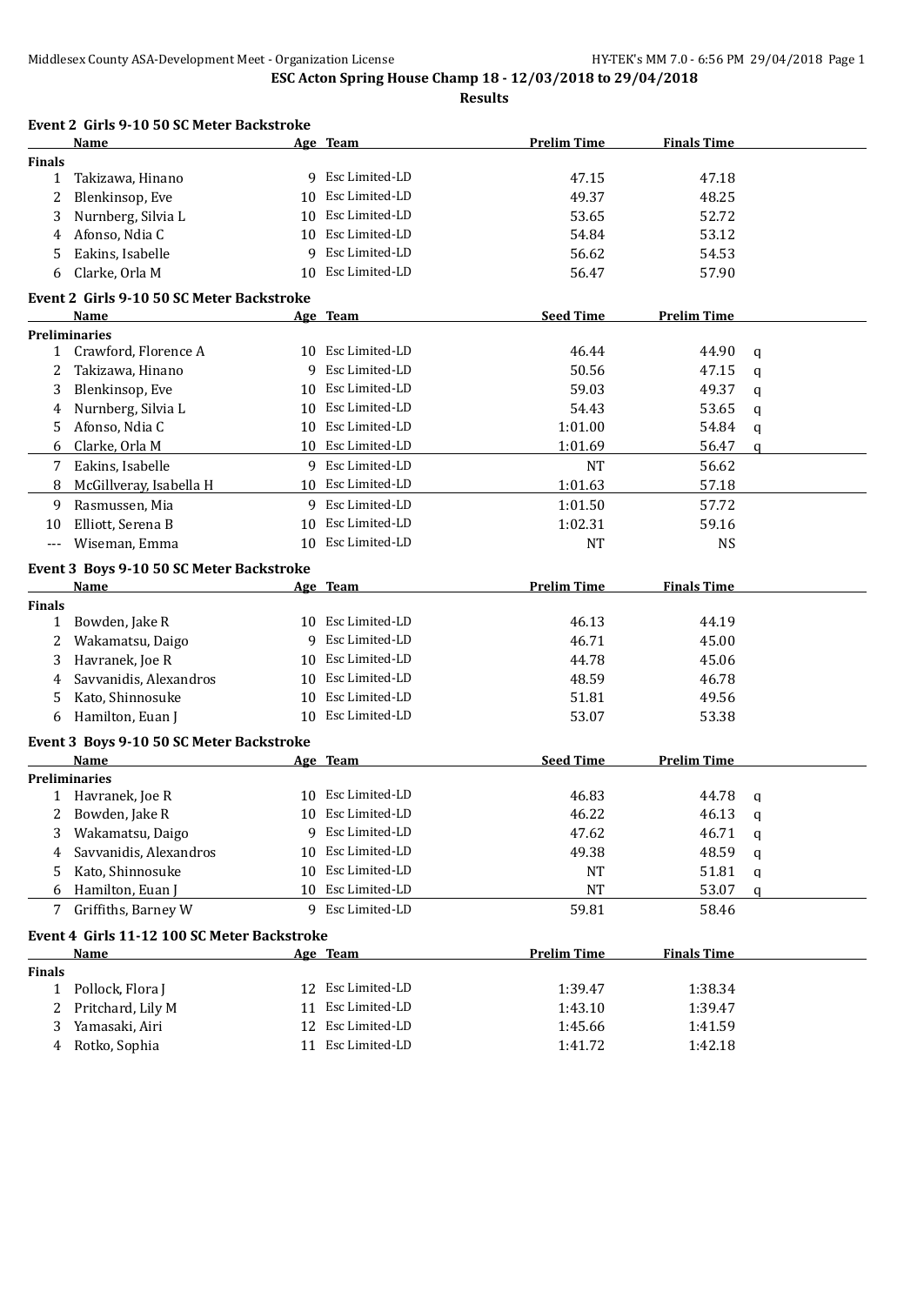| Yoneda, Yuka<br>5<br>Wakamatsu, Miyu | 6.4 More than one single or double simultaneous arm pull used to initiate the turn or not | 11 Esc Limited-LD<br>12 Esc Limited-LD | 1:42.22            | 1:43.85            |             |
|--------------------------------------|-------------------------------------------------------------------------------------------|----------------------------------------|--------------------|--------------------|-------------|
|                                      |                                                                                           |                                        |                    |                    |             |
|                                      |                                                                                           |                                        | 1:37.19            | <b>DQ</b>          |             |
|                                      |                                                                                           |                                        |                    |                    |             |
|                                      | Event 4 Girls 11-12 100 SC Meter Backstroke                                               |                                        |                    |                    |             |
| Name                                 |                                                                                           | Age Team                               | <b>Seed Time</b>   | <b>Prelim Time</b> |             |
| <b>Preliminaries</b>                 |                                                                                           |                                        |                    |                    |             |
| 1 Wakamatsu, Miyu                    |                                                                                           | 12 Esc Limited-LD                      | 1:34.18            | 1:37.19            | q           |
| Pollock, Flora J<br>2                |                                                                                           | 12 Esc Limited-LD                      | 1:38.75            | 1:39.47            | q           |
| Rotko, Sophia<br>3                   |                                                                                           | 11 Esc Limited-LD                      | <b>NT</b>          | 1:41.72            | q           |
| Yoneda, Yuka<br>4                    |                                                                                           | 11 Esc Limited-LD                      | <b>NT</b>          | 1:42.22            | q           |
| Pritchard, Lily M<br>5               |                                                                                           | 11 Esc Limited-LD                      | <b>NT</b>          | 1:43.10            | $\mathbf q$ |
| Yamasaki, Airi<br>6                  |                                                                                           | 12 Esc Limited-LD                      | 1:48.37            | 1:45.66            | a           |
| Grewal, Ambar<br>7                   |                                                                                           | 12 Esc Limited-LD                      | <b>NT</b>          | 1:47.50            |             |
| Parkinson-Smith, Savannah<br>8       |                                                                                           | 11 Esc Limited-LD                      | <b>NT</b>          | 1:48.19            |             |
| Keating, Ciara<br>9                  |                                                                                           | 11 Esc Limited-LD                      | 1:53.70            | 1:48.90            |             |
| Gaspar, Tamzin<br>10                 |                                                                                           | 12 Esc Limited-LD                      | NT                 | 1:49.87            |             |
| Ashworth, Rachel<br>11               |                                                                                           | 11 Esc Limited-LD                      | <b>NT</b>          | 1:50.84            |             |
| Grant, Myriam<br>12                  |                                                                                           | 11 Esc Limited-LD                      | <b>NT</b>          | 1:51.03            |             |
| Mehmedbasic, Luna<br>13              |                                                                                           | 12 Esc Limited-LD                      | 1:58.28            | 1:53.06            |             |
|                                      |                                                                                           | 12 Esc Limited-LD                      |                    |                    |             |
| Hunter, Lilly-Mae L<br>14            |                                                                                           |                                        | 1:57.66            | 1:53.81            |             |
| Elliott, Maddie R<br>15              | 11                                                                                        | Esc Limited-LD                         | <b>NT</b>          | 1:54.00            |             |
| Druc, Anna<br>16                     | 12                                                                                        | Esc Limited-LD                         | <b>NT</b>          | 1:57.85            |             |
| Gibney, Lile Marie M<br>17           | 12                                                                                        | Esc Limited-LD                         | 2:08.35            | 1:58.06            |             |
| Malley, Ilayda L<br>18               | 12                                                                                        | Esc Limited-LD                         | 2:01.57            | 1:59.03            |             |
| Quickenden, Eloise G<br>19           | 12                                                                                        | Esc Limited-LD                         | 2:00.59            | 1:59.44            |             |
| Matsuno, Riko<br>20                  | 12                                                                                        | Esc Limited-LD                         | <b>NT</b>          | 2:00.22            |             |
| Wood, Ruby L<br>21                   | 11                                                                                        | Esc Limited-LD                         | <b>NT</b>          | 2:03.97            |             |
| 22<br>Wiseman, Amaia                 |                                                                                           | 12 Esc Limited-LD                      | 2:12.16            | 2:26.03            |             |
|                                      | Event 5 Boys 11-12 100 SC Meter Backstroke                                                |                                        |                    |                    |             |
| Name                                 |                                                                                           | Age Team                               | <b>Prelim Time</b> | <b>Finals Time</b> |             |
| <b>Finals</b>                        |                                                                                           |                                        |                    |                    |             |
| Bielak, Max P<br>1                   |                                                                                           | 12 Esc Limited-LD                      | 1:36.07            | 1:35.59            |             |
| Tikhonov, Lev<br>2                   |                                                                                           | 12 Esc Limited-LD                      | 1:47.06            | 1:47.90            |             |
| Beshay, Antony F<br>3                |                                                                                           | 11 Esc Limited-LD                      | 1:48.87            | 1:48.98            |             |
| 4 Carroll-Waine, Henry R             |                                                                                           | 12 Esc Limited-LD                      | 1:56.90            | 1:51.88            |             |
| Leaviss, Stanley<br>5                |                                                                                           | 12 Esc Limited-LD                      | 1:54.34            | 1:54.31            |             |
| Irimia, Cosmin<br>6                  |                                                                                           | 12 Esc Limited-LD                      | 1:56.60            | 1:55.06            |             |
|                                      | Event 5 Boys 11-12 100 SC Meter Backstroke                                                |                                        |                    |                    |             |
| Name                                 |                                                                                           | Age Team                               | <b>Seed Time</b>   | <b>Prelim Time</b> |             |
| <b>Preliminaries</b>                 |                                                                                           |                                        |                    |                    |             |
| 1 Bielak, Max P                      |                                                                                           | 12 Esc Limited-LD                      | 1:35.53            | 1:36.07            | q           |
| Bhatia, Sai<br>2                     |                                                                                           | 12 Esc Limited-LD                      | 1:49.57            | 1:44.18            | q           |
| Tikhonov, Lev<br>3                   |                                                                                           | 12 Esc Limited-LD                      | 1:47.75            | 1:47.06            | q           |
| Beshay, Antony F<br>4                |                                                                                           | 11 Esc Limited-LD                      | NT                 | 1:48.87            | q           |
| Leaviss, Stanley<br>5                |                                                                                           | 12 Esc Limited-LD                      | <b>NT</b>          | 1:54.34            | q           |
| Irimia, Cosmin<br>6                  |                                                                                           | 12 Esc Limited-LD                      | <b>NT</b>          | 1:56.60            | a           |
| 7<br>Carroll-Waine, Henry R          |                                                                                           | 12 Esc Limited-LD                      | 2:01.81            | 1:56.90            |             |
| Bialek, Kacper<br>8                  |                                                                                           | 12 Esc Limited-LD                      | NT                 | 1:59.02            |             |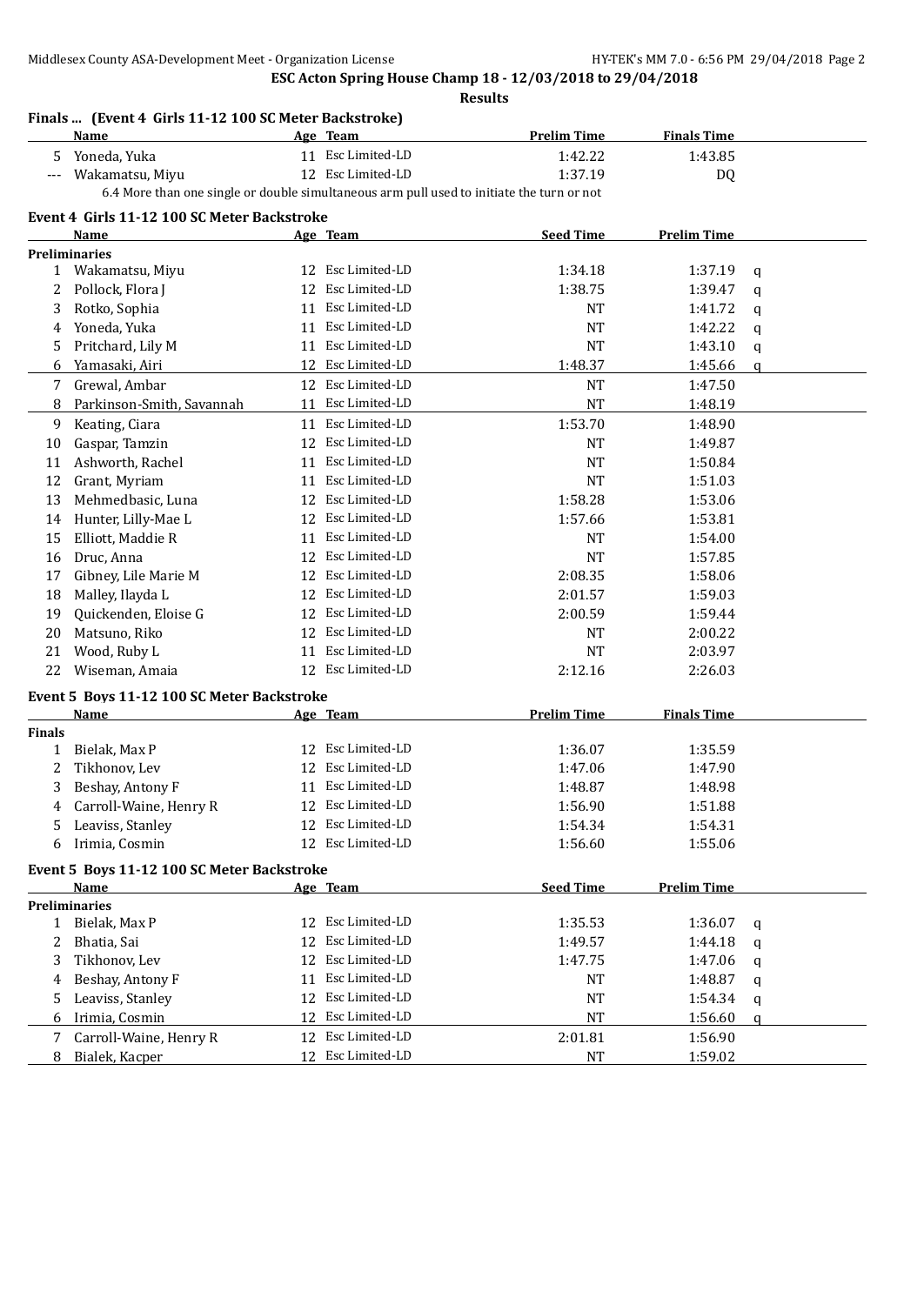#### **Results**

#### **Preliminaries ... (Event 5 Boys 11-12 100 SC Meter Backstroke)**

|               | <b>Name</b>                                                   |    | Age Team          | <b>Seed Time</b>   | <b>Prelim Time</b> |              |
|---------------|---------------------------------------------------------------|----|-------------------|--------------------|--------------------|--------------|
| 9             | Eakins, Alex                                                  |    | 11 Esc Limited-LD | <b>NT</b>          | 2:11.43            |              |
|               | Event 6 Girls 13-14 100 SC Meter Backstroke                   |    |                   |                    |                    |              |
|               | Name                                                          |    | <u>Age Team</u>   | <b>Prelim Time</b> | <b>Finals Time</b> |              |
| <b>Finals</b> |                                                               |    |                   |                    |                    |              |
| $\mathbf{1}$  | Beetham, Gwen                                                 |    | 14 Esc Limited-LD | 1:23.88            | 1:20.57            |              |
| 2             | Couffon, Anya                                                 |    | 14 Esc Limited-LD | 1:40.33            | 1:29.97            |              |
| 3             | Kynaston, Eva L                                               |    | 14 Esc Limited-LD | 1:32.43            | 1:30.82            |              |
| 4             | Benderdouche, Sara                                            | 13 | Esc Limited-LD    | 1:41.23            | 1:32.97            |              |
| 5             | Bryce, Molly E                                                |    | 13 Esc Limited-LD | 1:41.03            | 1:42.68            |              |
| ---           | Nurnberg, Elena S                                             |    | 13 Esc Limited-LD | 1:44.62            | DQ                 |              |
|               | 6.2 Left position on the back (other than to initiate a turn) |    |                   |                    |                    |              |
|               | Event 6 Girls 13-14 100 SC Meter Backstroke                   |    |                   |                    |                    |              |
|               | Name                                                          |    | Age Team          | <b>Seed Time</b>   | <b>Prelim Time</b> |              |
|               | <b>Preliminaries</b>                                          |    |                   |                    |                    |              |
| 1             | Beetham, Gwen                                                 |    | 14 Esc Limited-LD | 1:28.11            | 1:23.88            | q            |
| 2             | Macaraig, Karen C                                             |    | 14 Esc Limited-LD | 1:38.77            | 1:28.53            | $\mathbf q$  |
| 3             | Kynaston, Eva L                                               |    | 14 Esc Limited-LD | <b>NT</b>          | 1:32.43            | $\mathbf q$  |
| 4             | Bowden, Ellie S                                               |    | 13 Esc Limited-LD | 1:32.15            | 1:32.59            | $\mathbf q$  |
| 5             | Couffon, Anya                                                 |    | 14 Esc Limited-LD | NT                 | 1:40.33            | q            |
| 6             | Fackney, Hanna R                                              |    | 13 Esc Limited-LD | 1:45.28            | 1:40.66            | $\mathbf{q}$ |
| 7             | Bryce, Molly E                                                |    | 13 Esc Limited-LD | 1:40.35            | 1:41.03            |              |
| 8             | Benderdouche, Sara                                            |    | 13 Esc Limited-LD | 1:38.66            |                    |              |
|               |                                                               |    | 13 Esc Limited-LD |                    | 1:41.23            |              |
| 9             | Nurnberg, Elena S                                             |    |                   | 1:45.75            | 1:44.62            |              |
| 10            | Macyte, Esmile M                                              | 13 | Esc Limited-LD    | 1:49.00            | 1:47.81            |              |
| 11            | McDonagh, Milly G                                             | 13 | Esc Limited-LD    | 1:51.72            | 1:48.81            |              |
| 12            | Warrillow, Isabella F                                         | 13 | Esc Limited-LD    | 2:00.56            | 1:49.97            |              |
| 13            | Woldehiwot, Salem                                             | 13 | Esc Limited-LD    | NT                 | 2:05.38            |              |
|               | Event 7 Boys 13-14 100 SC Meter Backstroke                    |    |                   |                    |                    |              |
|               | Name                                                          |    | Age Team          | <b>Prelim Time</b> | <b>Finals Time</b> |              |
| <b>Finals</b> |                                                               |    |                   |                    |                    |              |
| $\mathbf{1}$  | Decimavilla, Iker                                             |    | 14 Esc Limited-LD | 1:20.85            | 1:20.31            |              |
| 2             | Bouchenaf, Adam                                               |    | 14 Esc Limited-LD | 1:23.84            | 1:20.78            |              |
| 3             | Stojsavljevic, Savo                                           |    | 14 Esc Limited-LD | 1:28.47            | 1:26.72            |              |
| 4             | Mehmedbasic, Deni                                             |    | 13 Esc Limited-LD | 1:25.47            | 1:29.38            |              |
| 5             | Rasmussen, Lucas                                              |    | 13 Esc Limited-LD | 1:36.59            | 1:32.87            |              |
| 6             | Krasnodebski, Adam                                            |    | 13 Esc Limited-LD | 1:36.18            | 1:36.22            |              |
|               | Event 7 Boys 13-14 100 SC Meter Backstroke                    |    |                   |                    |                    |              |
|               | Name                                                          |    | Age Team          | <b>Seed Time</b>   | <b>Prelim Time</b> |              |
|               | Preliminaries                                                 |    |                   |                    |                    |              |
|               | 1 Decimavilla, Iker                                           |    | 14 Esc Limited-LD | <b>NT</b>          | 1:20.85            | q            |
| 2             | Bouchenaf, Adam                                               |    | 14 Esc Limited-LD | 1:29.53            | 1:23.84            | $\mathbf q$  |
| 3             | Savvanidis, Philippos                                         |    | 14 Esc Limited-LD | <b>NT</b>          | 1:24.53            | q            |
| 4             | Mehmedbasic, Deni                                             | 13 | Esc Limited-LD    | 1:29.56            | 1:25.47            | q            |
| 5             | Stojsavljevic, Savo                                           |    | 14 Esc Limited-LD | 1:54.42            | 1:28.47            | q            |
| 6             | Krasnodebski, Adam                                            | 13 | Esc Limited-LD    | 1:41.40            | 1:36.18            | $\mathbf q$  |
|               | Rasmussen, Lucas                                              | 13 | Esc Limited-LD    | 1:37.00            | 1:36.59            |              |
| 7<br>8        | Demetre, Max                                                  |    | 13 Esc Limited-LD | 1:51.94            | 1:41.25            |              |
|               |                                                               |    |                   |                    |                    |              |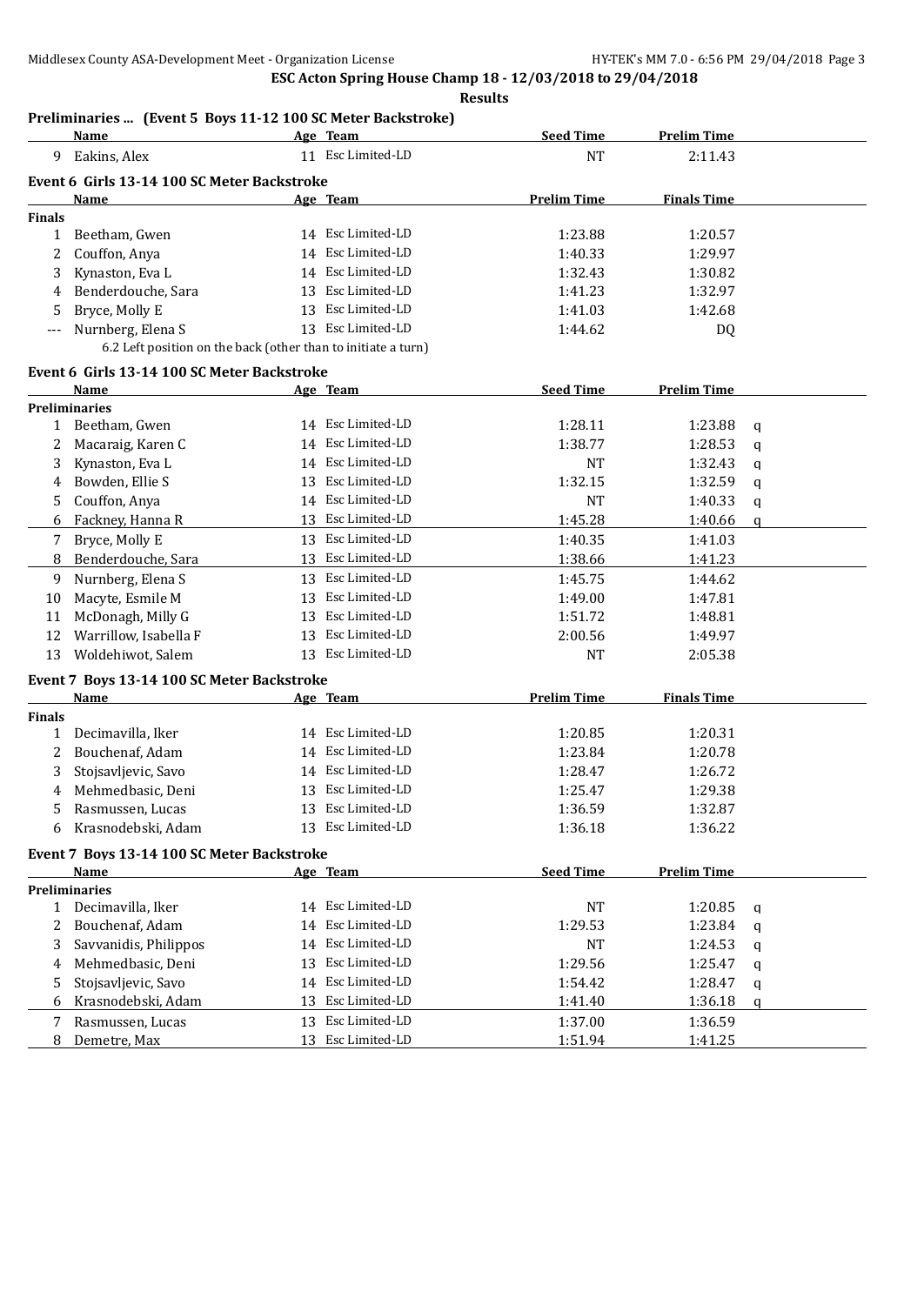#### **Preliminaries ... (Event 7 Boys 13-14 100 SC Meter Backstroke)**

|               | <u>Name</u>                                     |    | Age Team          | <b>Seed Time</b>   | <b>Prelim Time</b> |              |
|---------------|-------------------------------------------------|----|-------------------|--------------------|--------------------|--------------|
| 9.            | Weston Rumley, Sid                              |    | 13 Esc Limited-LD | NT                 | 1:41.96            |              |
| 10            | Verroiotis, Panos                               |    | 13 Esc Limited-LD | 1:43.59            | 1:44.50            |              |
| 11            | Macaraig, Ervin                                 |    | 13 Esc Limited-LD | 2:26.16            | 2:03.46            |              |
|               | Event 8 Girls 15 & Over 100 SC Meter Backstroke |    |                   |                    |                    |              |
|               | Name                                            |    | Age Team          | <b>Prelim Time</b> | <b>Finals Time</b> |              |
| <b>Finals</b> |                                                 |    |                   |                    |                    |              |
| 1             | Krynska, Agatka                                 |    | 18 Esc Limited-LD | 1:20.62            | 1:16.31            |              |
| 2             | Bryce, Emily                                    | 17 | Esc Limited-LD    | 1:23.34            | 1:19.10            |              |
| 3             | Biadala, Zuzanna                                | 15 | Esc Limited-LD    | 1:24.06            | 1:23.41            |              |
| 4             | Soliman, Sara                                   | 17 | Esc Limited-LD    | 1:29.08            | 1:25.81            |              |
| 5             | Gorman, Sorcha                                  | 19 | Esc Limited-LD    | 1:26.00            | 1:27.47            |              |
| 6             | Beben, Nicola                                   | 15 | Esc Limited-LD    | 1:28.53            | 1:30.00            |              |
|               | Event 8 Girls 15 & Over 100 SC Meter Backstroke |    |                   |                    |                    |              |
|               | <b>Name</b>                                     |    | Age Team          | <b>Seed Time</b>   | <b>Prelim Time</b> |              |
|               | <b>Preliminaries</b>                            |    |                   |                    |                    |              |
| $\mathbf{1}$  | Krynska, Agatka                                 |    | 18 Esc Limited-LD | 1:15.68            | 1:20.62            | $\mathbf q$  |
| 2             | Bryce, Emily                                    | 17 | Esc Limited-LD    | 1:21.33            | 1:23.34            | $\mathbf q$  |
| 3             | Biadala, Zuzanna                                | 15 | Esc Limited-LD    | 1:27.76            | 1:24.06            | q            |
| 4             | Psarri, Eirini                                  | 17 | Esc Limited-LD    | 1:23.50            | 1:25.25            | q            |
| 5.            | Gorman, Sorcha                                  | 19 | Esc Limited-LD    | 1:29.88            | 1:26.00            | q            |
| 6             | Gkounta, Eleni                                  |    | 16 Esc Limited-LD | 1:21.24            | 1:26.32            | $\mathbf{q}$ |
| 7             | Egelie, Francine                                |    | 15 Esc Limited-LD | <b>NT</b>          | 1:28.44            |              |
| 8             | Beben, Nicola                                   |    | 15 Esc Limited-LD | <b>NT</b>          | 1:28.53            |              |
| 9             | Soliman, Sara                                   |    | 17 Esc Limited-LD | <b>NT</b>          | 1:29.08            |              |
| 10            | Couffon, Margaux                                | 17 | Esc Limited-LD    | <b>NT</b>          | 1:29.09            |              |
| 11            | Macmenamin, Sophie                              | 15 | Esc Limited-LD    | <b>NT</b>          | 1:29.34            |              |
| 12            | Elkholy, Habiba                                 | 18 | Esc Limited-LD    | <b>NT</b>          | 1:30.85            |              |
| 13            | Niarchou, Olga                                  | 15 | Esc Limited-LD    | 1:39.37            | 1:30.91            |              |
| 14            | Forster, Maya                                   | 19 | Esc Limited-LD    | NT                 | 1:32.12            |              |
| 15            | Krasnodebska, Maria V                           | 15 | Esc Limited-LD    | NT                 | 1:33.81            |              |
| 16            | Streltsova, Sofia                               | 15 | Esc Limited-LD    | <b>NT</b>          | 1:37.37            |              |
| 17            | Macyte, Rugile                                  |    | 16 Esc Limited-LD | NT                 | 1:38.22            |              |
| 18            | Savvanidis, Danae                               |    | 15 Esc Limited-LD | <b>NT</b>          | 1:40.22            |              |
| 19            | Psarri, Konstantina                             | 15 | Esc Limited-LD    | 1:52.61            | 1:42.06            |              |
| 20            | Thakore, Anaiya                                 |    | 15 Esc Limited-LD | 1:37.50            | 1:42.53            |              |
|               | 21 Booth, Iris                                  |    | 16 Esc Limited-LD | NT                 | 1:45.63            |              |
|               | Event 9 Boys 15 & Over 100 SC Meter Backstroke  |    |                   |                    |                    |              |
|               | Name                                            |    | Age Team          | <b>Prelim Time</b> | <b>Finals Time</b> |              |
| <b>Finals</b> |                                                 |    |                   |                    |                    |              |
| $\mathbf{1}$  | Krynski, Jacek                                  |    | 15 Esc Limited-LD | 1:20.81            | 1:16.38            |              |
| 2             | Madi, Wadih                                     | 18 | Esc Limited-LD    | 1:21.28            | 1:20.94            |              |
| 3             | Urbisci, Davide                                 | 17 | Esc Limited-LD    | 1:25.00            | 1:22.43            |              |
| 4             | Ziniak, Alexander                               | 17 | Esc Limited-LD    | 1:26.38            | 1:23.88            |              |
| 5             | Savoia, Luca                                    | 15 | Esc Limited-LD    | 1:42.40            | 1:24.44            |              |
| 6             | Quickenden, Fraser J                            |    | 15 Esc Limited-LD | 1:22.79            | 1:25.47            |              |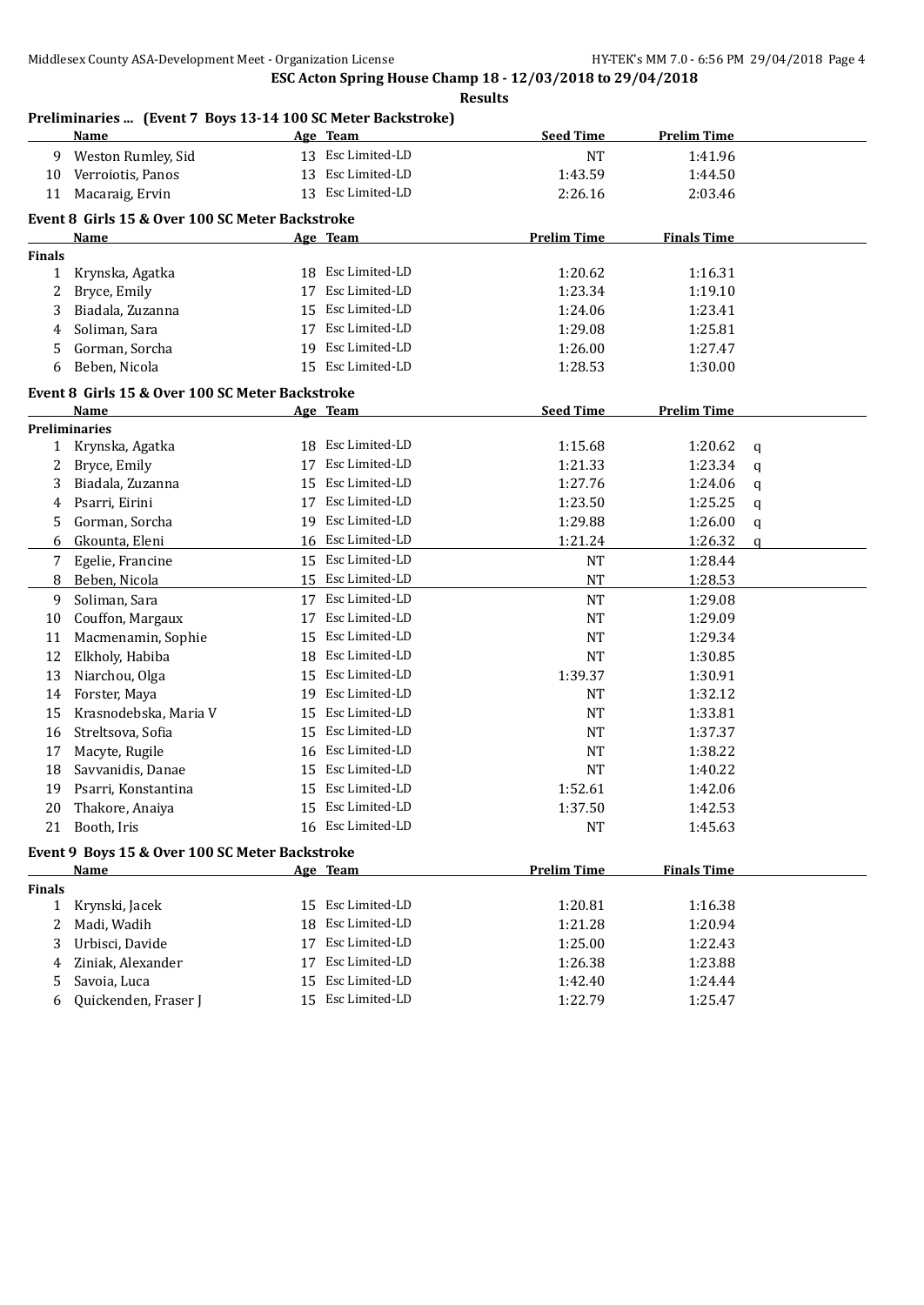|               | Event 9 Boys 15 & Over 100 SC Meter Backstroke |    |                   |                    |                    |              |
|---------------|------------------------------------------------|----|-------------------|--------------------|--------------------|--------------|
|               | <b>Name</b>                                    |    | Age Team          | <b>Seed Time</b>   | <b>Prelim Time</b> |              |
|               | <b>Preliminaries</b>                           |    |                   |                    |                    |              |
|               | 1 Krynski, Jacek                               | 15 | Esc Limited-LD    | 1:29.85            | 1:20.81            | q            |
| 2             | Madi, Wadih                                    | 18 | Esc Limited-LD    | 1:19.84            | 1:21.28            | q            |
| 3             | Quickenden, Fraser J                           | 15 | Esc Limited-LD    | <b>NT</b>          | 1:22.79            | q            |
| 4             | Urbisci, Davide                                | 17 | Esc Limited-LD    | <b>NT</b>          | 1:25.00            | q            |
| 5             | Elkholy, Selfeldin                             | 18 | Esc Limited-LD    | <b>NT</b>          | 1:26.37            | q            |
| 6             | Ziniak, Alexander                              | 17 | Esc Limited-LD    | <b>NT</b>          | 1:26.38            | $\mathbf{q}$ |
| 7             | Jones, Oscar                                   |    | 15 Esc Limited-LD | <b>NT</b>          | 1:27.03            |              |
| 8             | Savoia, Luca                                   | 15 | Esc Limited-LD    | 1:47.67            | 1:42.40            |              |
| 9             | Obiamiwe, Chidi                                |    | 15 Esc Limited-LD | <b>NT</b>          | 1:44.62            |              |
|               | Event 11 Girls 9-10 50 SC Meter Freestyle      |    |                   |                    |                    |              |
|               | <b>Name</b>                                    |    | Age Team          | <b>Prelim Time</b> | <b>Finals Time</b> |              |
| <b>Finals</b> |                                                |    |                   |                    |                    |              |
| 1             | Takizawa, Hinano                               |    | 9 Esc Limited-LD  | 43.78              | 43.97              |              |
| 2             | Blenkinsop, Eve                                | 10 | Esc Limited-LD    | 44.50              | 44.13              |              |
| 3             | McGillveray, Isabella H                        | 10 | Esc Limited-LD    | 49.03              | 47.41              |              |
| 4             | Rasmussen, Mia                                 | 9  | Esc Limited-LD    | 49.94              | 48.53              |              |
| 5             | Nurnberg, Silvia L                             | 10 | Esc Limited-LD    | 52.19              | 50.19              |              |
| 6             | Afonso, Ndia C                                 |    | 10 Esc Limited-LD | 49.66              | 50.47              |              |
|               | Event 11 Girls 9-10 50 SC Meter Freestyle      |    |                   |                    |                    |              |
|               | <b>Name</b>                                    |    | Age Team          | <b>Seed Time</b>   | <b>Prelim Time</b> |              |
|               | <b>Preliminaries</b>                           |    |                   |                    |                    |              |
| $\mathbf{1}$  | Crawford, Florence A                           |    | 10 Esc Limited-LD | 42.47              | 41.00              | q            |
| 2             | Takizawa, Hinano                               | 9  | Esc Limited-LD    | 44.47              | 43.78              | q            |
| 3             | Blenkinsop, Eve                                | 10 | Esc Limited-LD    | 44.72              | 44.50              | q            |
| 4             | McGillveray, Isabella H                        | 10 | Esc Limited-LD    | 53.87              | 49.03              | q            |
| 5.            | Afonso, Ndia C                                 | 10 | Esc Limited-LD    | 1:01.00            | 49.66              | q            |
| 6             | Rasmussen, Mia                                 |    | 9 Esc Limited-LD  | 52.93              | 49.94              | $\mathbf{q}$ |
| 7             | Nurnberg, Silvia L                             | 10 | Esc Limited-LD    | 52.59              | 52.19              |              |
| 8             | Clarke, Orla M                                 | 10 | Esc Limited-LD    | 56.97              | 52.75              |              |
| 9             | Elliott, Serena B                              | 10 | Esc Limited-LD    | 56.13              | 53.50              |              |
| 10            | Eakins, Isabelle                               | 9  | Esc Limited-LD    | <b>NT</b>          | 56.13              |              |
|               | Event 12 Boys 9-10 50 SC Meter Freestyle       |    |                   |                    |                    |              |
|               | <b>Name</b>                                    |    | Age Team          | <b>Prelim Time</b> | <b>Finals Time</b> |              |
| <b>Finals</b> |                                                |    |                   |                    |                    |              |
| $\mathbf{1}$  | Bowden, Jake R                                 |    | 10 Esc Limited-LD | 38.22              | 37.59              |              |
| 2             | Havranek, Joe R                                | 10 | Esc Limited-LD    | 38.03              | 38.25              |              |
| 3             | Wakamatsu, Daigo                               |    | 9 Esc Limited-LD  | 41.75              | 40.34              |              |
| 4             | Savvanidis, Alexandros                         | 10 | Esc Limited-LD    | 43.69              | 41.40              |              |
| 5             | Kato, Shinnosuke                               | 10 | Esc Limited-LD    | 44.32              | 41.62              |              |
| 6             | Hamilton, Euan J                               | 10 | Esc Limited-LD    | 45.32              | 47.35              |              |
|               | Event 12 Boys 9-10 50 SC Meter Freestyle       |    |                   |                    |                    |              |
|               | Name                                           |    | Age Team          | <b>Seed Time</b>   | <b>Prelim Time</b> |              |
|               | <b>Preliminaries</b>                           |    |                   |                    |                    |              |
| 1             | Havranek, Joe R                                | 10 | Esc Limited-LD    | 42.12              | 38.03              | q            |
| 2             | Bowden, Jake R                                 | 10 | Esc Limited-LD    | 40.88              | 38.22              | q            |
| 3             | Wakamatsu, Daigo                               | 9  | Esc Limited-LD    | 39.91              | 41.75              | q            |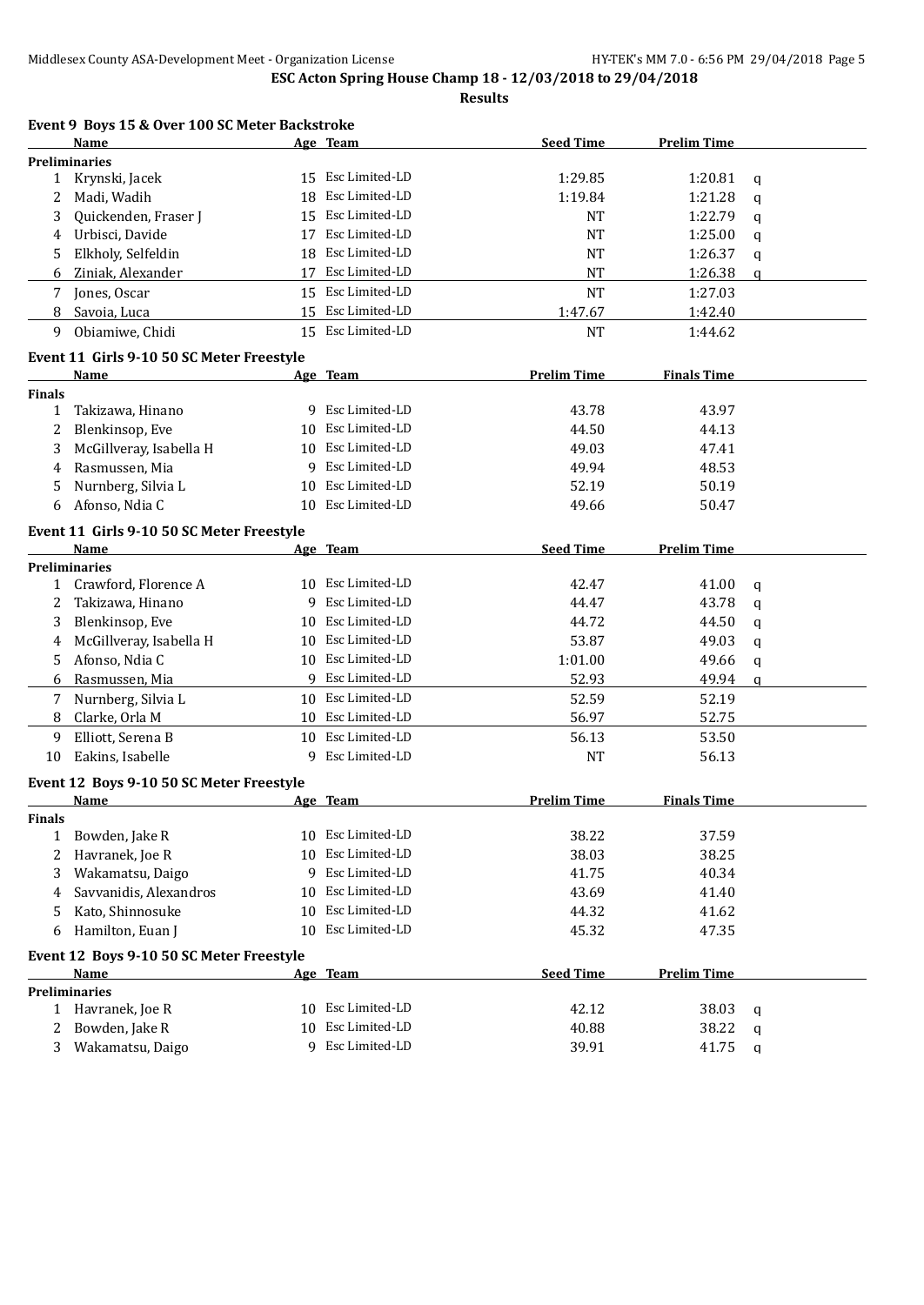|               | Preliminaries  (Event 12 Boys 9-10 50 SC Meter Freestyle)<br>Name |    | Age Team          | <b>Seed Time</b>   | <b>Prelim Time</b> |              |
|---------------|-------------------------------------------------------------------|----|-------------------|--------------------|--------------------|--------------|
| 4             | Savvanidis, Alexandros                                            |    | 10 Esc Limited-LD | 43.03              | 43.69              | q            |
| 5.            | Kato, Shinnosuke                                                  |    | 10 Esc Limited-LD | NT                 | 44.32              | $\mathbf{q}$ |
| 6             | Hamilton, Euan J                                                  |    | 10 Esc Limited-LD | <b>NT</b>          | 45.32              | a            |
|               | 7 Griffiths, Barney W                                             |    | 9 Esc Limited-LD  | 54.41              | 52.06              |              |
|               | Event 13 Girls 11-12 100 SC Meter Freestyle                       |    |                   |                    |                    |              |
|               | Name                                                              |    | Age Team          | <b>Prelim Time</b> | <b>Finals Time</b> |              |
| <b>Finals</b> |                                                                   |    |                   |                    |                    |              |
| $\mathbf{1}$  | Wakamatsu, Miyu                                                   | 12 | Esc Limited-LD    | 1:24.85            | 1:22.50            |              |
| 2             | Parkinson-Smith, Savannah                                         |    | 11 Esc Limited-LD | 1:32.60            | 1:28.09            |              |
| 3             | Pollock, Flora J                                                  | 12 | Esc Limited-LD    | 1:33.85            | 1:28.38            |              |
| 4             | Yamasaki, Airi                                                    | 12 | Esc Limited-LD    | 1:33.28            | 1:30.50            |              |
| 5             | Yoneda, Yuka                                                      |    | 11 Esc Limited-LD | 1:32.53            | 1:30.82            |              |
| 6             | Pritchard, Lily M                                                 |    | 11 Esc Limited-LD | 1:37.13            | 1:32.03            |              |
|               | Event 13 Girls 11-12 100 SC Meter Freestyle                       |    |                   |                    |                    |              |
|               | Name                                                              |    | Age Team          | <b>Seed Time</b>   | <b>Prelim Time</b> |              |
|               | <b>Preliminaries</b>                                              |    |                   |                    |                    |              |
| $\mathbf{1}$  | Wakamatsu, Miyu                                                   |    | 12 Esc Limited-LD | 1:25.53            | 1:24.85            | q            |
| 2             | Yoneda, Yuka                                                      |    | 11 Esc Limited-LD | <b>NT</b>          | 1:32.53            | q            |
| 3             | Parkinson-Smith, Savannah                                         | 11 | Esc Limited-LD    | <b>NT</b>          | 1:32.60            | q            |
| 4             | Yamasaki, Airi                                                    | 12 | Esc Limited-LD    | 1:38.68            | 1:33.28            | q            |
| 5             | Pollock, Flora J                                                  |    | 12 Esc Limited-LD | 1:39.03            | 1:33.85            | q            |
| 6             | Hunter, Lilly-Mae L                                               |    | 12 Esc Limited-LD | 1:41.57            | 1:34.12            | a            |
| 7             | Pritchard, Lily M                                                 |    | 11 Esc Limited-LD | <b>NT</b>          | 1:37.13            |              |
| 8             | Rotko, Sophia                                                     | 11 | Esc Limited-LD    | $\rm{NT}$          | 1:37.56            |              |
| 9             | Keating, Ciara                                                    |    | 11 Esc Limited-LD | <b>NT</b>          | 1:39.75            |              |
| 10            | Druc, Anna                                                        |    | 12 Esc Limited-LD | <b>NT</b>          | 1:43.18            |              |
| 11            | Grewal, Ambar                                                     |    | 12 Esc Limited-LD | NT                 | 1:44.19            |              |
| 12            | Gaspar, Tamzin                                                    |    | 12 Esc Limited-LD | <b>NT</b>          | 1:44.82            |              |
| 13            | Malley, Ilayda L                                                  |    | 12 Esc Limited-LD | 1:52.65            | 1:45.56            |              |
| 14            | Mehmedbasic, Luna                                                 |    | 12 Esc Limited-LD | 1:48.06            | 1:45.75            |              |
| 15            | Quickenden, Eloise G                                              |    | 12 Esc Limited-LD | 1:58.94            | 1:46.40            |              |
| 16            | Grant, Myriam                                                     |    | 11 Esc Limited-LD | NT                 | 1:47.18            |              |
| 17            | Wood, Ruby L                                                      | 11 | Esc Limited-LD    | NT                 | 1:49.56            |              |
| 18            | Elliott, Maddie R                                                 |    | 11 Esc Limited-LD | <b>NT</b>          | 1:51.28            |              |
| 19            | Gibney, Lile Marie M                                              |    | 12 Esc Limited-LD | 2:00.87            | 1:55.85            |              |
| 20            | Matsuno, Riko                                                     | 12 | Esc Limited-LD    | NT                 | 1:56.60            |              |
| 21            | Ashworth, Rachel                                                  | 11 | Esc Limited-LD    | NT                 | 2:01.25            |              |
| 22            | Wiseman, Amaia                                                    | 12 | Esc Limited-LD    | 2:07.62            | 2:11.09            |              |
|               | Event 14 Boys 11-12 100 SC Meter Freestyle                        |    |                   |                    |                    |              |
|               | <u>Name</u>                                                       |    | Age Team          | <b>Prelim Time</b> | <b>Finals Time</b> |              |
| <b>Finals</b> |                                                                   |    |                   |                    |                    |              |
| $\mathbf{1}$  | Bielak, Max P                                                     |    | 12 Esc Limited-LD | 1:25.72            | 1:28.28            |              |
| 2             | Beshay, Antony F                                                  | 11 | Esc Limited-LD    | 1:47.06            | 1:35.12            |              |
| 3             | Leaviss, Stanley                                                  | 12 | Esc Limited-LD    | 1:39.41            | 1:37.56            |              |
| 4             | Tikhonov, Lev                                                     | 12 | Esc Limited-LD    | 1:37.57            | 1:39.97            |              |
| 5             | Carroll-Waine, Henry R                                            |    | 12 Esc Limited-LD | 1:49.35            | 1:42.22            |              |
| 6             | Bialek, Kacper                                                    |    | 12 Esc Limited-LD | 1:52.53            | 1:49.50            |              |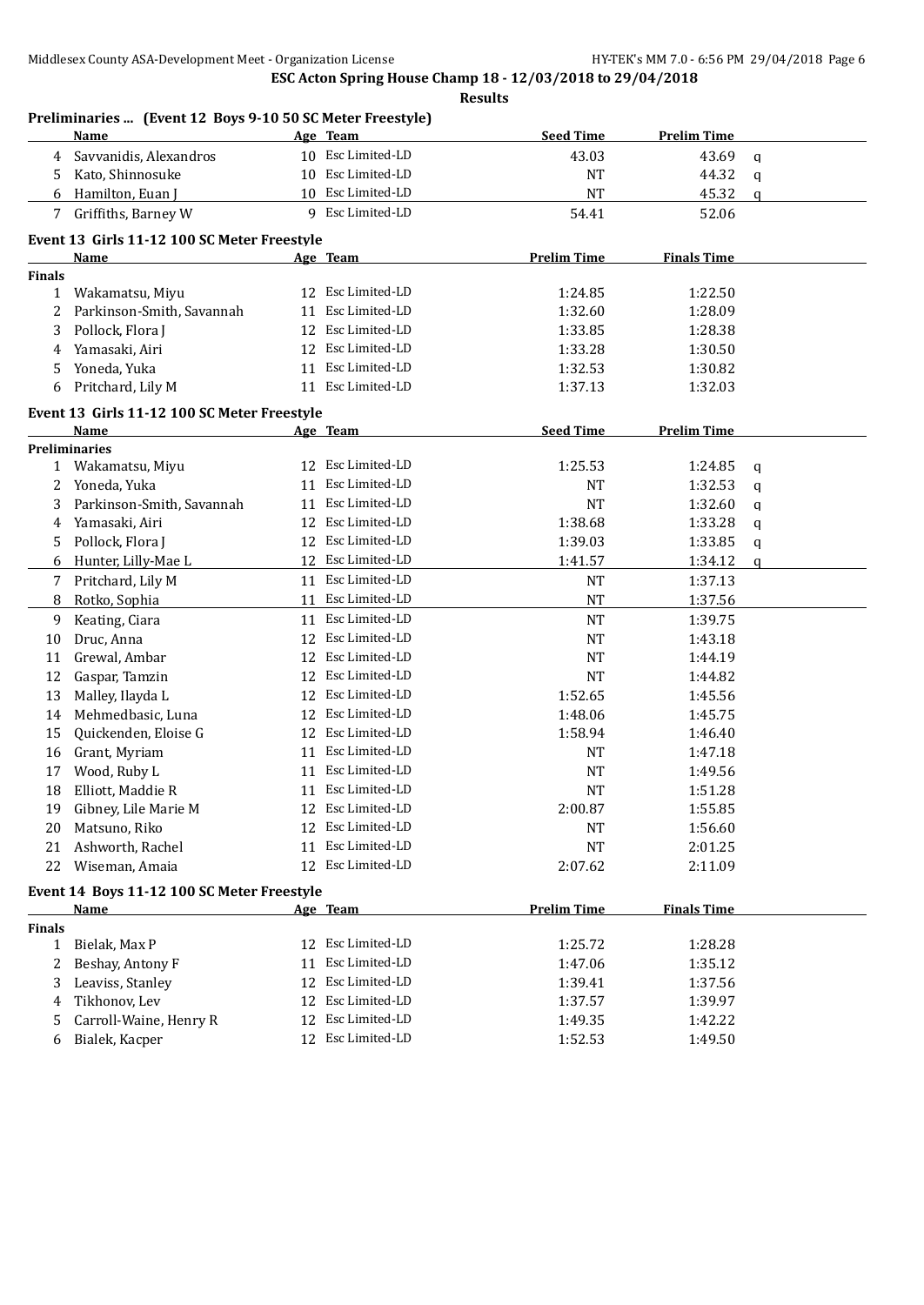|  |  |  |  |  | Event 14 Boys 11-12 100 SC Meter Freestyle |
|--|--|--|--|--|--------------------------------------------|
|--|--|--|--|--|--------------------------------------------|

|               | <b>Name</b>                                 |    | Age Team          | <b>Seed Time</b>   | <b>Prelim Time</b> |             |
|---------------|---------------------------------------------|----|-------------------|--------------------|--------------------|-------------|
|               | <b>Preliminaries</b>                        |    |                   |                    |                    |             |
| $\mathbf{1}$  | Bielak, Max P                               |    | 12 Esc Limited-LD | 1:27.40            | 1:25.72            | q           |
| 2             | Bhatia, Sai                                 | 12 | Esc Limited-LD    | 1:49.10            | 1:35.25            | q           |
| 3             | Tikhonov, Lev                               | 12 | Esc Limited-LD    | 1:40.37            | 1:37.57            | q           |
| 4             | Leaviss, Stanley                            |    | 12 Esc Limited-LD | NT                 | 1:39.41            | q           |
| 5             | Beshay, Antony F                            |    | 11 Esc Limited-LD | <b>NT</b>          | 1:47.06            | q           |
| 6             | Carroll-Waine, Henry R                      |    | 12 Esc Limited-LD | 1:51.44            | 1:49.35            | $\mathbf q$ |
| 7             | Bialek, Kacper                              | 12 | Esc Limited-LD    | <b>NT</b>          | 1:52.53            |             |
| 8             | Irimia, Cosmin                              | 12 | Esc Limited-LD    | <b>NT</b>          | 1:59.35            |             |
| 9             | Eakins, Alex                                |    | 11 Esc Limited-LD | <b>NT</b>          | 2:00.16            |             |
|               | Event 15 Girls 13-14 100 SC Meter Freestyle |    |                   |                    |                    |             |
|               | Name                                        |    | Age Team          | <b>Prelim Time</b> | <b>Finals Time</b> |             |
| <b>Finals</b> |                                             |    |                   |                    |                    |             |
| $\mathbf{1}$  | Beetham, Gwen                               |    | 14 Esc Limited-LD | 1:17.06            | 1:13.69            |             |
| 2             | Couffon, Anya                               |    | 14 Esc Limited-LD | 1:28.52            | 1:16.28            |             |
| 3             | Kynaston, Eva L                             |    | 14 Esc Limited-LD | 1:25.75            | 1:25.47            |             |
| 4             | Bryce, Molly E                              | 13 | Esc Limited-LD    | 1:30.22            | 1:27.62            |             |
| 5             | Benderdouche, Sara                          |    | 13 Esc Limited-LD | 1:33.53            | 1:28.50            |             |
| 6             | Nurnberg, Elena S                           |    | 13 Esc Limited-LD | 1:32.37            | 1:33.75            |             |
|               | Event 15 Girls 13-14 100 SC Meter Freestyle |    |                   |                    |                    |             |
|               | Name                                        |    | Age Team          | <b>Seed Time</b>   | <b>Prelim Time</b> |             |
|               | <b>Preliminaries</b>                        |    |                   |                    |                    |             |
| 1             | Beetham, Gwen                               |    | 14 Esc Limited-LD | 1:19.07            | 1:17.06            | q           |
| 2             | Bowden, Ellie S                             | 13 | Esc Limited-LD    | 1:21.93            | 1:23.44            | q           |
| 3             | Kynaston, Eva L                             | 14 | Esc Limited-LD    | NT                 | 1:25.75            | q           |
| 4             | Couffon, Anya                               |    | 14 Esc Limited-LD | <b>NT</b>          | 1:28.52            | q           |
| 5             | Macaraig, Karen C                           |    | 14 Esc Limited-LD | 1:28.21            | 1:28.75            | q           |
| 6             | Bryce, Molly E                              | 13 | Esc Limited-LD    | 1:28.25            | 1:30.22            | q           |
| 7             | Nurnberg, Elena S                           |    | 13 Esc Limited-LD | 1:36.06            | 1:32.37            |             |
| 8             | Fackney, Hanna R                            | 13 | Esc Limited-LD    | 1:34.82            | 1:32.43            |             |
| 9             | Benderdouche, Sara                          | 13 | Esc Limited-LD    | 1:32.03            | 1:33.53            |             |
| 10            | McDonagh, Milly G                           | 13 | Esc Limited-LD    | 1:38.09            | 1:34.85            |             |
| 11            | Macyte, Esmile M                            | 13 | Esc Limited-LD    | 1:35.59            | 1:37.22            |             |
| 12            | Warrillow, Isabella F                       | 13 | Esc Limited-LD    | 1:53.22            | 1:44.31            |             |
| 13            | Woldehiwot, Salem                           | 13 | Esc Limited-LD    | <b>NT</b>          | 2:00.00            |             |
|               | Event 16 Boys 13-14 100 SC Meter Freestyle  |    |                   |                    |                    |             |
|               | <b>Name</b>                                 |    | Age Team          | <b>Prelim Time</b> | <b>Finals Time</b> |             |
| <b>Finals</b> |                                             |    |                   |                    |                    |             |
| 1             | Bouchenaf, Adam                             |    | 14 Esc Limited-LD | 1:12.58            | 1:10.32            |             |
| 2             | Stojsavljevic, Savo                         |    | 14 Esc Limited-LD | 1:12.62            | 1:10.69            |             |
| 3             | Decimavilla, Iker                           | 14 | Esc Limited-LD    | 1:15.06            | 1:17.94            |             |
| 4             | Mehmedbasic, Deni                           | 13 | Esc Limited-LD    | 1:16.12            | 1:18.56            |             |
| 5             | Rasmussen, Lucas                            | 13 | Esc Limited-LD    | 1:23.87            | 1:18.97            |             |
| 6             | Verroiotis, Panos                           | 13 | Esc Limited-LD    | 1:24.84            | 1:26.66            |             |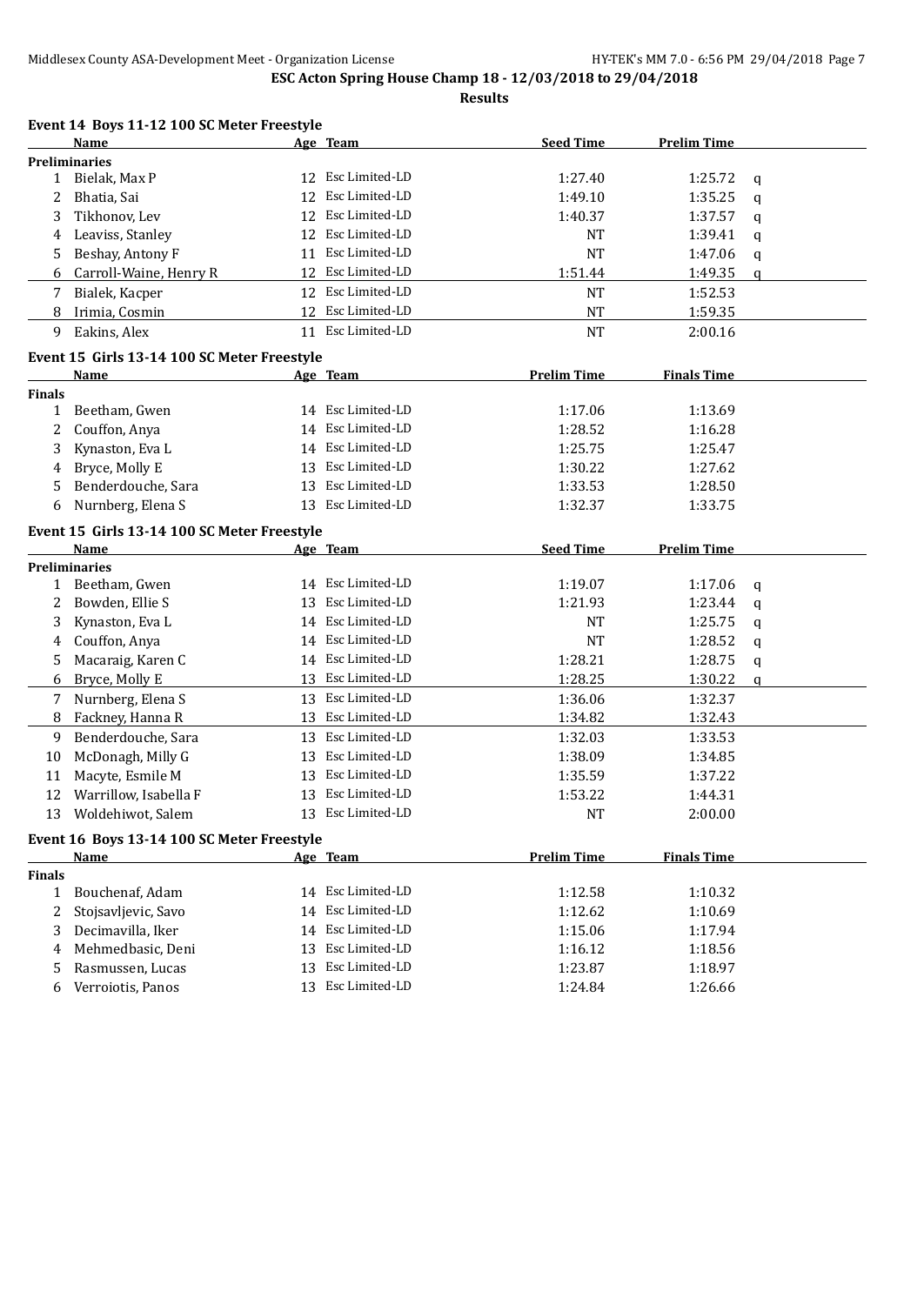|                   | <b>Name</b>                                     |    | Age Team          | <b>Seed Time</b>     | <b>Prelim Time</b> |                  |
|-------------------|-------------------------------------------------|----|-------------------|----------------------|--------------------|------------------|
|                   | <b>Preliminaries</b>                            |    |                   |                      |                    |                  |
| $\mathbf{1}$      | Savvanidis, Philippos                           |    | 14 Esc Limited-LD | 1:32.12              | 1:07.34            | q                |
| 2                 | Bouchenaf, Adam                                 |    | 14 Esc Limited-LD | 1:18.81              | 1:12.58            | $\mathbf q$      |
| 3                 | Stojsavljevic, Savo                             |    | 14 Esc Limited-LD | NT                   | 1:12.62            | q                |
| 4                 | Decimavilla, Iker                               |    | 14 Esc Limited-LD | <b>NT</b>            | 1:15.06            | q                |
| 5                 | Mehmedbasic, Deni                               |    | 13 Esc Limited-LD | 1:19.29              | 1:16.12            | $\mathsf{q}$     |
| 6                 | Rasmussen, Lucas                                |    | 13 Esc Limited-LD | 1:24.53              | 1:23.87            | $\mathbf q$      |
| 7                 | Verroiotis, Panos                               |    | 13 Esc Limited-LD | 1:27.97              | 1:24.84            |                  |
| 8                 | Krasnodebski, Adam                              | 13 | Esc Limited-LD    | 1:28.81              | 1:25.34            |                  |
| 9                 | Weston Rumley, Sid                              | 13 | Esc Limited-LD    | <b>NT</b>            | 1:31.18            |                  |
| 10                | Demetre, Max                                    | 13 | Esc Limited-LD    | 1:44.41              | 1:37.53            |                  |
| 11                | Macaraig, Ervin                                 |    | 13 Esc Limited-LD | 1:52.04              | 1:48.38            |                  |
|                   | Event 17 Girls 15 & Over 100 SC Meter Freestyle |    |                   |                      |                    |                  |
|                   | <b>Name</b>                                     |    | Age Team          | <b>Prelim Time</b>   | <b>Finals Time</b> |                  |
| Finals            |                                                 |    |                   |                      |                    |                  |
| $\mathbf{1}$      | Krynska, Agatka                                 |    | 18 Esc Limited-LD | 1:09.56              | 1:08.62            |                  |
| 2                 | Bryce, Emily                                    |    | 17 Esc Limited-LD | 1:10.31              | 1:09.25            |                  |
| 3                 | Macmenamin, Sophie                              |    | 15 Esc Limited-LD | 1:12.16              | 1:11.13            |                  |
| 4                 | Streltsova, Sofia                               |    | 15 Esc Limited-LD | 1:13.44              | 1:13.75            |                  |
| 5                 | Gorman, Sorcha                                  |    | 19 Esc Limited-LD | 1:17.09              | 1:17.03            |                  |
| 6                 | Biadala, Zuzanna                                |    | 15 Esc Limited-LD | 1:17.03              | 1:17.53            |                  |
|                   | Event 17 Girls 15 & Over 100 SC Meter Freestyle |    |                   |                      |                    |                  |
|                   | Name                                            |    | Age Team          | <b>Seed Time</b>     | <b>Prelim Time</b> |                  |
|                   |                                                 |    |                   |                      |                    |                  |
|                   |                                                 |    |                   |                      |                    |                  |
|                   | <b>Preliminaries</b>                            | 18 | Esc Limited-LD    |                      |                    |                  |
| $\mathbf{1}$<br>2 | Krynska, Agatka                                 | 17 | Esc Limited-LD    | 1:06.02              | 1:09.56            | q                |
| 3                 | Bryce, Emily                                    | 17 | Esc Limited-LD    | 1:07.15<br><b>NT</b> | 1:10.31            | q                |
| 4                 | Couffon, Margaux                                | 16 | Esc Limited-LD    | <b>NT</b>            | 1:10.38            | q                |
| 5                 | Gkounta, Eleni                                  | 15 | Esc Limited-LD    | <b>NT</b>            | 1:10.81            | q                |
| 6                 | Macmenamin, Sophie                              |    | 15 Esc Limited-LD | 1:19.51              | 1:12.16            | q<br>$\mathbf q$ |
| 7                 | Egelie, Francine                                |    | 15 Esc Limited-LD |                      | 1:12.19            |                  |
| 8                 | Streltsova, Sofia                               | 15 | Esc Limited-LD    | 1:21.26<br>1:19.63   | 1:13.44            |                  |
| 9                 | Biadala, Zuzanna                                |    | 19 Esc Limited-LD |                      | 1:17.03            |                  |
| 10                | Gorman, Sorcha                                  |    | 15 Esc Limited-LD | 1:16.75              | 1:17.09            |                  |
| 11                | Beben, Nicola<br>Psarri, Eirini                 |    | 17 Esc Limited-LD | <b>NT</b><br>1:09.67 | 1:19.22<br>1:19.96 |                  |
| 12                |                                                 |    | 18 Esc Limited-LD |                      |                    |                  |
| 13                | Elkholy, Habiba<br>Soliman, Sara                | 17 | Esc Limited-LD    | <b>NT</b><br>NT      | 1:21.06<br>1:24.00 |                  |
| 14                |                                                 | 15 | Esc Limited-LD    |                      | 1:24.68            |                  |
| 15                | Niarchou, Olga<br>Krasnodebska, Maria V         | 15 | Esc Limited-LD    | NT<br>1:33.62        | 1:26.09            |                  |
| 16                | Macyte, Rugile                                  | 16 | Esc Limited-LD    | NT                   | 1:29.37            |                  |
| 17                | Booth, Iris                                     | 16 | Esc Limited-LD    | NT                   | 1:30.50            |                  |
| 18                | Thakore, Anaiya                                 | 15 | Esc Limited-LD    | 1:30.06              | 1:31.03            |                  |
| 19                | Savvanidis, Danae                               | 15 | Esc Limited-LD    | NT                   | 1:31.69            |                  |
| 20                | Psarri, Konstantina                             | 15 | Esc Limited-LD    | 1:28.51              | 1:34.31            |                  |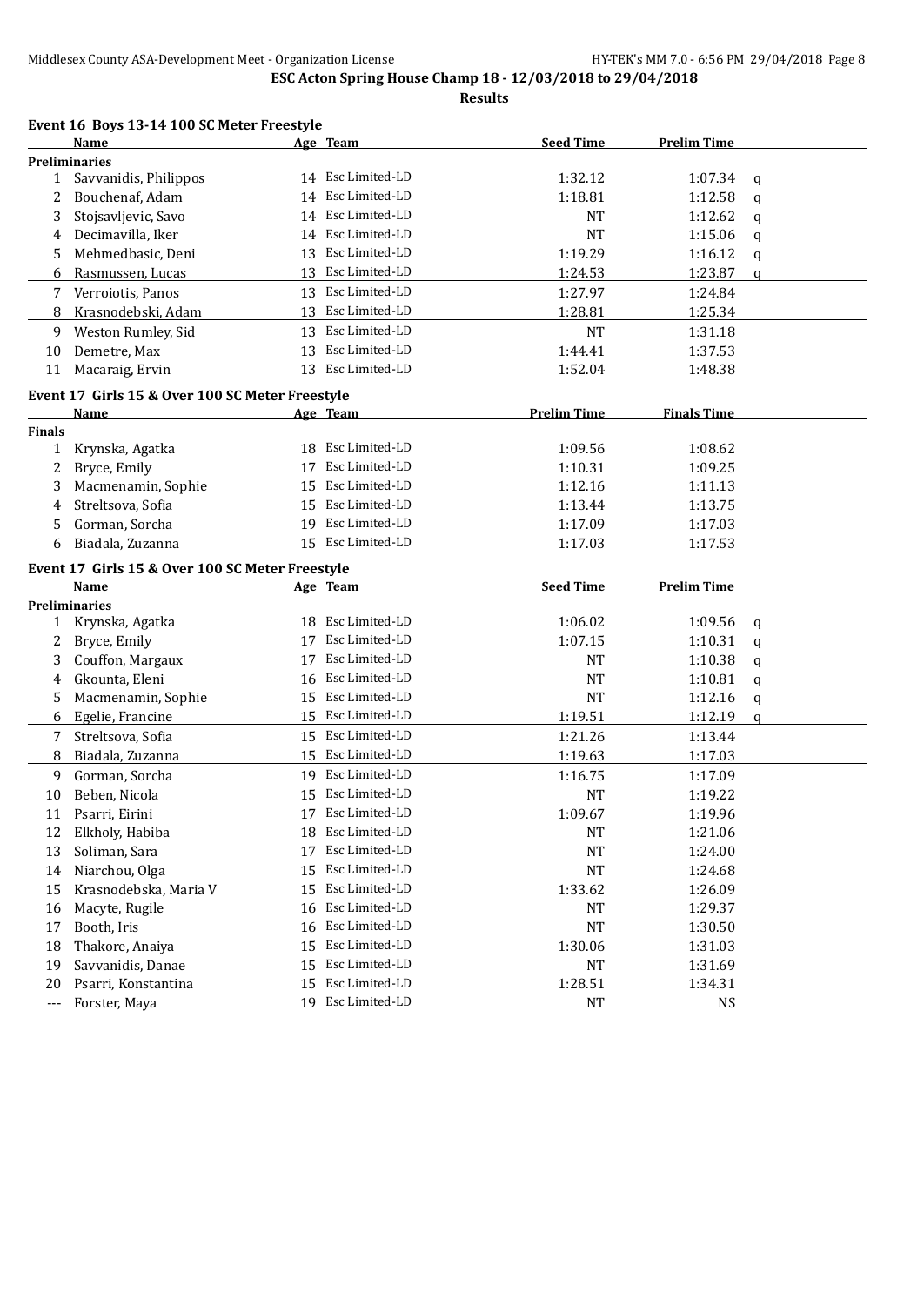|               | Event 18 Boys 15 & Over 100 SC Meter Freestyle                                             |    |                   |                    |                    |   |
|---------------|--------------------------------------------------------------------------------------------|----|-------------------|--------------------|--------------------|---|
|               | Name                                                                                       |    | Age Team          | <b>Prelim Time</b> | <b>Finals Time</b> |   |
| Finals        |                                                                                            |    |                   |                    |                    |   |
| 1             | Madi, Wadih                                                                                |    | 18 Esc Limited-LD | 1:09.30            | 1:06.66            |   |
| 2             | Urbisci, Davide                                                                            | 17 | Esc Limited-LD    | 1:08.03            | 1:08.66            |   |
| 3             | Krynski, Jacek                                                                             |    | 15 Esc Limited-LD | 1:11.53            | 1:09.53            |   |
| 4             | Ziniak, Alexander                                                                          | 17 | Esc Limited-LD    | 1:18.03            | 1:15.41            |   |
| 5             | Savoia, Luca                                                                               |    | 15 Esc Limited-LD | 1:18.78            | 1:19.93            |   |
| ---           | Quickenden, Fraser J                                                                       |    | 15 Esc Limited-LD | 1:12.37            | <b>NS</b>          |   |
|               | Event 18 Boys 15 & Over 100 SC Meter Freestyle                                             |    |                   |                    |                    |   |
|               | Name                                                                                       |    | <u>Age Team</u>   | <b>Seed Time</b>   | <b>Prelim Time</b> |   |
|               | <b>Preliminaries</b>                                                                       |    |                   |                    |                    |   |
| 1             | Elkholy, Selfeldin                                                                         |    | 18 Esc Limited-LD | <b>NT</b>          | 1:04.56            | q |
| 2             | Urbisci, Davide                                                                            |    | 17 Esc Limited-LD | 1:05.46            | 1:08.03            | a |
| 3             | Madi, Wadih                                                                                |    | 18 Esc Limited-LD | 1:02.82            | 1:09.30            | q |
| 4             | Krynski, Jacek                                                                             |    | 15 Esc Limited-LD | 1:11.52            | 1:11.53            | q |
| 5.            | Quickenden, Fraser J                                                                       |    | 15 Esc Limited-LD | <b>NT</b>          | 1:12.37            | q |
| 6             | Jones, Oscar                                                                               |    | 15 Esc Limited-LD | <b>NT</b>          | 1:13.62            | a |
| 7             | Ziniak, Alexander                                                                          |    | 17 Esc Limited-LD | <b>NT</b>          | 1:18.03            |   |
| 8             | Savoia, Luca                                                                               |    | 15 Esc Limited-LD | 1:42.52            | 1:18.78            |   |
| 9             | Obiamiwe, Chidi                                                                            |    | 15 Esc Limited-LD | <b>NT</b>          | 1:26.37            |   |
|               | Event 20 Girls 9-10 50 SC Meter Breaststroke                                               |    |                   |                    |                    |   |
|               | Name                                                                                       |    | Age Team          | <b>Prelim Time</b> | <b>Finals Time</b> |   |
| <b>Finals</b> |                                                                                            |    |                   |                    |                    |   |
| 1             | Takizawa, Hinano                                                                           |    | 9 Esc Limited-LD  | 57.94              | 55.78              |   |
| 2             | Nurnberg, Silvia L                                                                         |    | 10 Esc Limited-LD | 1:00.50            | 58.88              |   |
| 3             | Rasmussen, Mia                                                                             |    | 9 Esc Limited-LD  | 1:03.09            | 1:02.91            |   |
| 4             | Afonso, Ndia C                                                                             |    | 10 Esc Limited-LD | 1:07.78            | 1:07.84            |   |
| 5             | McGillveray, Isabella H                                                                    |    | 10 Esc Limited-LD | 1:06.97            | 1:08.75            |   |
| ---           | Blenkinsop, Eve                                                                            |    | 10 Esc Limited-LD | 57.60              | DQ                 |   |
|               | 7.2 Stroke cycle not one arm stroke to one leg kick excluding the last single arm stroke p |    |                   |                    |                    |   |
|               | Event 20 Girls 9-10 50 SC Meter Breaststroke                                               |    |                   |                    |                    |   |
|               | Name                                                                                       |    | Age Team          | <b>Seed Time</b>   | <b>Prelim Time</b> |   |
|               | <b>Preliminaries</b>                                                                       |    |                   |                    |                    |   |
|               | 1 Crawford, Florence A                                                                     |    | 10 Esc Limited-LD | 57.81              | 56.91              | a |
|               | Blenkinsop, Eve                                                                            |    | 10 Esc Limited-LD | 59.00              | 57.60              | q |
|               | Takizawa, Hinano                                                                           |    | 9 Esc Limited-LD  | 59.19              | 57.94              | q |
| 4             | Nurnberg, Silvia L                                                                         |    | 10 Esc Limited-LD | 1:04.91            | 1:00.50            | q |
| 5             | Rasmussen, Mia                                                                             |    | 9 Esc Limited-LD  | 1:04.34            | 1:03.09            | q |
| 6             | McGillveray, Isabella H                                                                    |    | 10 Esc Limited-LD | 1:13.09            | 1:06.97            | a |
| 7             | Afonso, Ndia C                                                                             |    | 10 Esc Limited-LD | 1:16.91            | 1:07.78            |   |
| 8             | Clarke, Orla M                                                                             |    | 10 Esc Limited-LD | 1:18.22            | 1:09.78            |   |
| 9             | Elliott, Serena B                                                                          |    | 10 Esc Limited-LD | 1:14.97            | 1:10.12            |   |
| 10            | Eakins, Isabelle                                                                           |    | 9 Esc Limited-LD  | <b>NT</b>          | 1:13.09            |   |
|               | Event 21 Boys 9-10 50 SC Meter Breaststroke                                                |    |                   |                    |                    |   |
|               | <u>Name</u>                                                                                |    | Age Team          | <b>Prelim Time</b> | <b>Finals Time</b> |   |
| <b>Finals</b> |                                                                                            |    |                   |                    |                    |   |
| 1             | Havranek, Joe R                                                                            |    | 10 Esc Limited-LD | 53.06              | 52.18              |   |
| 2             | Bowden, Jake R                                                                             |    | 10 Esc Limited-LD | 53.59              | 53.47              |   |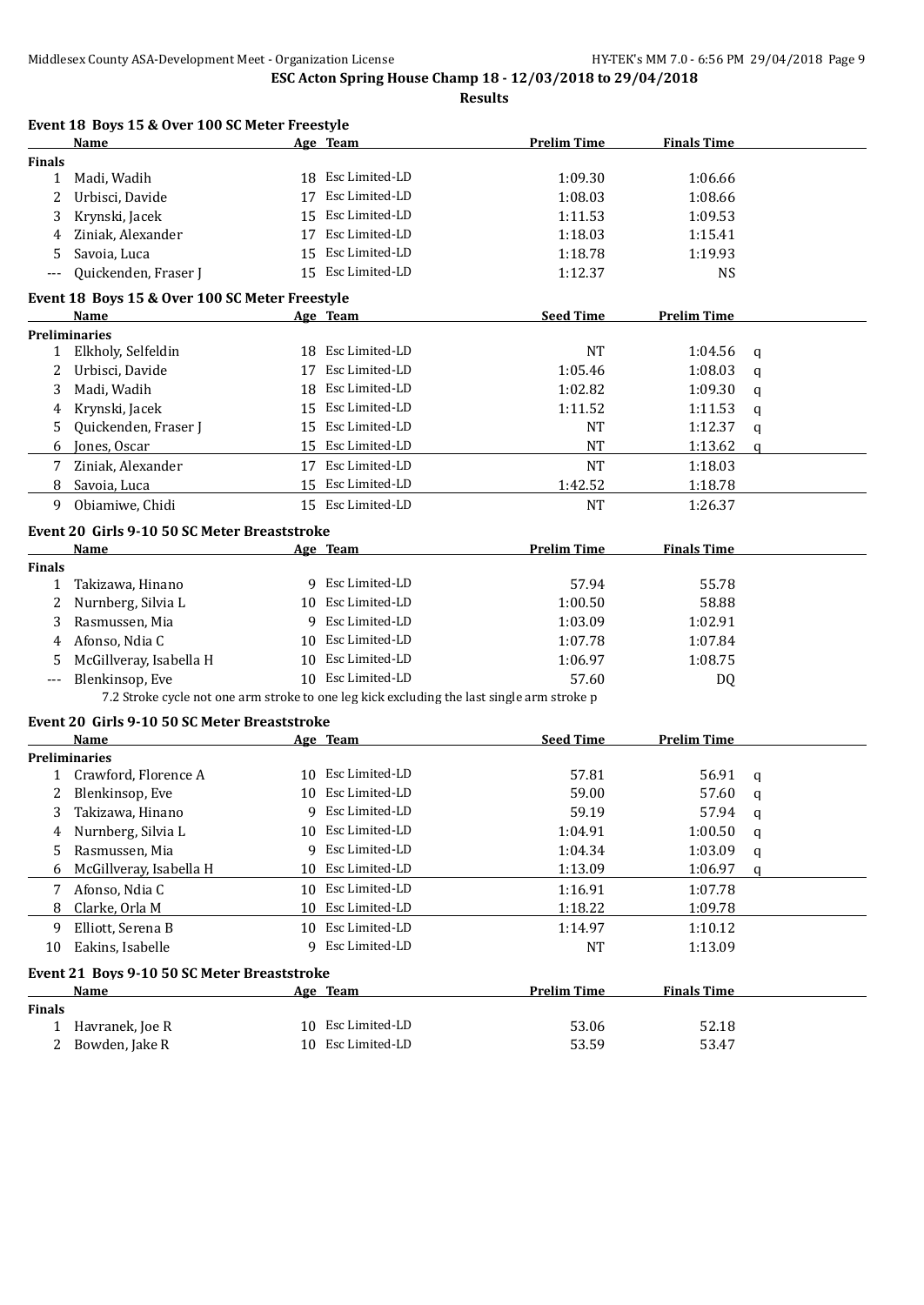|               | Finals  (Event 21 Boys 9-10 50 SC Meter Breaststroke) |    |                   |                    |                    |              |
|---------------|-------------------------------------------------------|----|-------------------|--------------------|--------------------|--------------|
|               | <b>Name</b>                                           |    | Age Team          | <b>Prelim Time</b> | <b>Finals Time</b> |              |
| 3             | Savvanidis, Alexandros                                |    | 10 Esc Limited-LD | 57.78              | 55.37              |              |
| 4             | Hamilton, Euan J                                      | 10 | Esc Limited-LD    | 57.37              | 55.44              |              |
| 5             | Kato, Shinnosuke                                      | 10 | Esc Limited-LD    | 57.22              | 56.66              |              |
| 6             | Wakamatsu, Daigo                                      | 9  | Esc Limited-LD    | 1:00.47            | 56.97              |              |
|               | Event 21 Boys 9-10 50 SC Meter Breaststroke           |    |                   |                    |                    |              |
|               | <b>Name</b>                                           |    | Age Team          | <b>Seed Time</b>   | <b>Prelim Time</b> |              |
|               | <b>Preliminaries</b>                                  |    |                   |                    |                    |              |
| 1             | Havranek, Joe R                                       |    | 10 Esc Limited-LD | 51.79              | 53.06              | q            |
| 2             | Bowden, Jake R                                        | 10 | Esc Limited-LD    | 52.14              | 53.59              | $\mathbf q$  |
| 3             | Kato, Shinnosuke                                      | 10 | Esc Limited-LD    | <b>NT</b>          | 57.22              | q            |
| 4             | Hamilton, Euan J                                      | 10 | Esc Limited-LD    | <b>NT</b>          | 57.37              | q            |
| 5             | Savvanidis, Alexandros                                | 10 | Esc Limited-LD    | 57.44              | 57.78              | q            |
| 6             | Wakamatsu, Daigo                                      |    | 9 Esc Limited-LD  | 1:00.03            | 1:00.47            | $\mathbf{q}$ |
| 7             | Griffiths, Barney W                                   |    | 9 Esc Limited-LD  | 1:11.19            | 1:14.04            |              |
|               | Event 22 Girls 11-12 100 SC Meter Breaststroke        |    |                   |                    |                    |              |
|               | Name                                                  |    | Age Team          | <b>Prelim Time</b> | <b>Finals Time</b> |              |
| <b>Finals</b> |                                                       |    |                   |                    |                    |              |
| $\mathbf{1}$  | Yamasaki, Airi                                        |    | 12 Esc Limited-LD | 1:56.00            | 1:47.93            |              |
| 2             | Wakamatsu, Miyu                                       |    | 12 Esc Limited-LD | 1:55.90            | 1:51.84            |              |
| 3             | Parkinson-Smith, Savannah                             | 11 | Esc Limited-LD    | 1:59.35            | 1:52.63            |              |
| 4             | Pritchard, Lily M                                     | 11 | Esc Limited-LD    | 1:56.34            | 1:53.56            |              |
| 5             | Pollock, Flora J                                      |    | 12 Esc Limited-LD | 1:59.59            | 1:54.81            |              |
| 6             | Rotko, Sophia                                         |    | 11 Esc Limited-LD | 2:04.69            | 2:04.47            |              |
|               | Event 22 Girls 11-12 100 SC Meter Breaststroke        |    |                   |                    |                    |              |
|               | <b>Name</b>                                           |    | <u>Age Team</u>   | <b>Seed Time</b>   | <b>Prelim Time</b> |              |
|               | <b>Preliminaries</b>                                  |    |                   |                    |                    |              |
| $\mathbf{1}$  | Wakamatsu, Miyu                                       |    | 12 Esc Limited-LD | 1:59.66            | 1:55.90            | q            |
| 2             | Yamasaki, Airi                                        | 12 | Esc Limited-LD    | 1:54.31            | 1:56.00            | q            |
| 3             | Pritchard, Lily M                                     | 11 | Esc Limited-LD    | <b>NT</b>          | 1:56.34            | q            |
| 4             | Parkinson-Smith, Savannah                             | 11 | Esc Limited-LD    | <b>NT</b>          | 1:59.35            | q            |
| 5             | Pollock, Flora J                                      | 12 | Esc Limited-LD    | 2:02.53            | 1:59.59            | q            |
| 6             | Rotko, Sophia                                         | 11 | Esc Limited-LD    | <b>NT</b>          | 2:04.69            | $\mathbf{q}$ |
| 7             | Quickenden, Eloise G                                  |    | 12 Esc Limited-LD | 1:57.81            | 2:05.66            |              |
| 8             | Keating, Ciara                                        |    | 11 Esc Limited-LD | NT                 | 2:06.41            |              |
| 9             | Gaspar, Tamzin                                        |    | 12 Esc Limited-LD | <b>NT</b>          | 2:07.00            |              |
| 10            | Elliott, Maddie R                                     | 11 | Esc Limited-LD    | <b>NT</b>          | 2:08.03            |              |
| 11            | Yoneda, Yuka                                          | 11 | Esc Limited-LD    | <b>NT</b>          | 2:09.25            |              |
| 12            | Matsuno, Riko                                         | 12 | Esc Limited-LD    | 2:04.00            | 2:10.66            |              |
| 13            | Mehmedbasic, Luna                                     | 12 | Esc Limited-LD    | 2:12.61            | 2:12.87            |              |
| 14            | Grewal, Ambar                                         | 12 | Esc Limited-LD    | NT                 | 2:13.97            |              |
| 15            | Wood, Ruby L                                          | 11 | Esc Limited-LD    | NT                 | 2:15.31            |              |
| 16            | Grant, Myriam                                         | 11 | Esc Limited-LD    | NT                 | 2:19.32            |              |
| 17            | Malley, Ilayda L                                      | 12 | Esc Limited-LD    | 2:20.88            | 2:20.28            |              |
| 18            | Hunter, Lilly-Mae L                                   | 12 | Esc Limited-LD    | 2:22.59            | 2:20.53            |              |
| 19            | Wiseman, Amaia                                        | 12 | Esc Limited-LD    | 2:26.41            | 2:21.19            |              |
| 20            | Druc, Anna                                            | 12 | Esc Limited-LD    | <b>NT</b>          | 2:25.66            |              |
| 21            | Gibney, Lile Marie M                                  | 12 | Esc Limited-LD    | 2:27.47            | 2:25.81            |              |
| 22            | Ashworth, Rachel                                      |    | 11 Esc Limited-LD | <b>NT</b>          | 2:32.75            |              |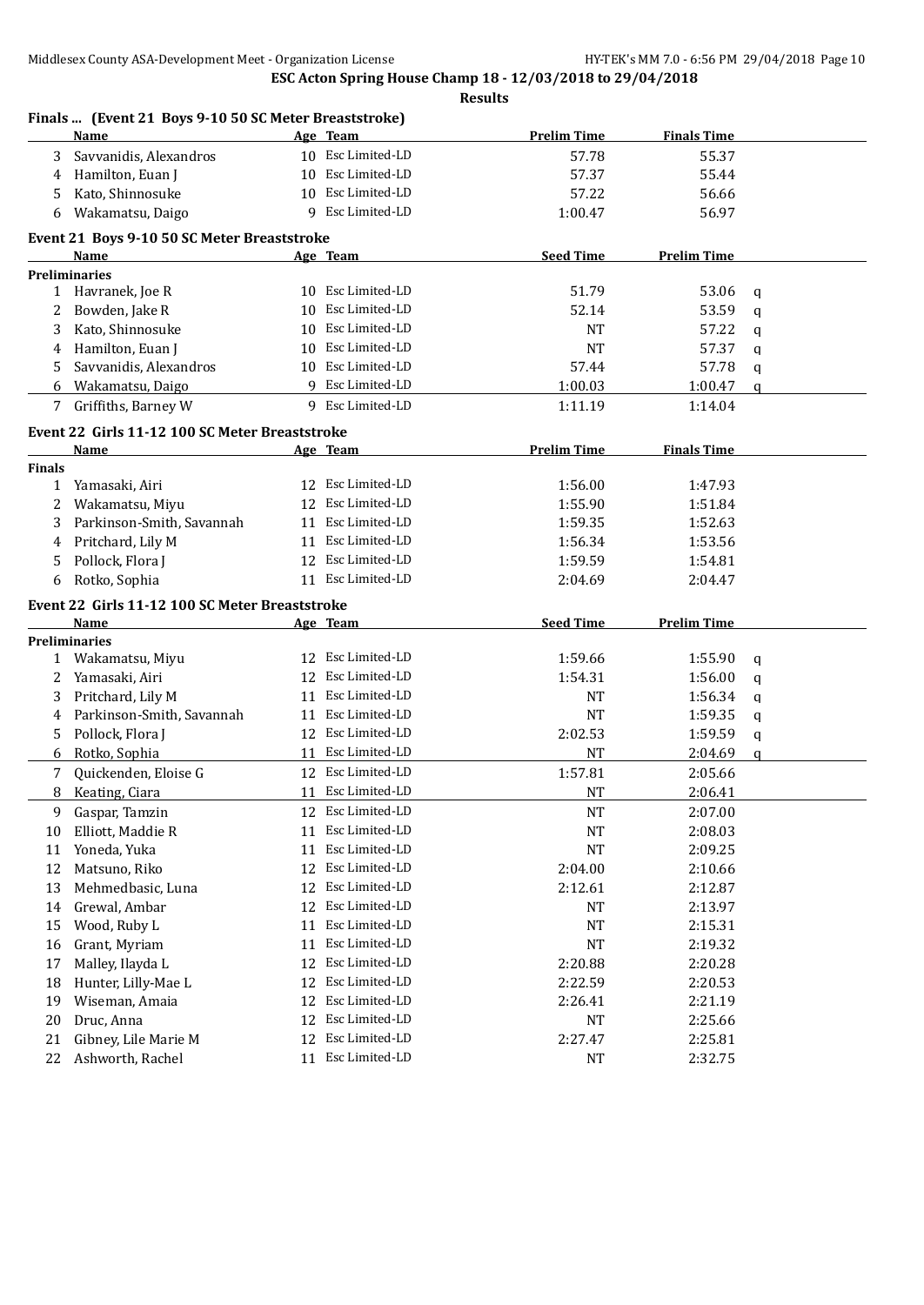|               | Event 23 Boys 11-12 100 SC Meter Breaststroke  |    |                   |                    |                    |   |
|---------------|------------------------------------------------|----|-------------------|--------------------|--------------------|---|
|               | <b>Name</b>                                    |    | Age Team          | <b>Prelim Time</b> | <b>Finals Time</b> |   |
| <b>Finals</b> |                                                |    |                   |                    |                    |   |
| 1             | Bielak, Max P                                  |    | 12 Esc Limited-LD | 1:56.47            | 1:55.31            |   |
| 2             | Tikhonov, Lev                                  | 12 | Esc Limited-LD    | 1:55.66            | 1:59.19            |   |
| 3             | Bialek, Kacper                                 | 12 | Esc Limited-LD    | 2:11.78            | 2:00.81            |   |
| 4             | Carroll-Waine, Henry R                         |    | 12 Esc Limited-LD | 2:16.15            | 2:06.75            |   |
| 5             | Beshay, Antony F                               |    | 11 Esc Limited-LD | 2:12.50            | 2:08.97            |   |
| 6             | Irimia, Cosmin                                 |    | 12 Esc Limited-LD | 2:15.28            | 2:09.41            |   |
|               | Event 23 Boys 11-12 100 SC Meter Breaststroke  |    |                   |                    |                    |   |
|               | Name                                           |    | Age Team          | <b>Seed Time</b>   | <b>Prelim Time</b> |   |
|               | <b>Preliminaries</b>                           |    |                   |                    |                    |   |
| 1             | Tikhonov, Lev                                  |    | 12 Esc Limited-LD | 1:58.10            | 1:55.66            | q |
|               | Bielak, Max P                                  |    | 12 Esc Limited-LD | 1:59.19            | 1:56.47            | q |
| 3             | Bialek, Kacper                                 |    | 12 Esc Limited-LD | NT                 | 2:11.78            | q |
| 4             | Beshay, Antony F                               |    | 11 Esc Limited-LD | <b>NT</b>          | 2:12.50            | q |
| *5            | Bhatia, Sai                                    |    | 12 Esc Limited-LD | 2:15.04            | 2:15.28            | q |
| *5            | Irimia, Cosmin                                 |    | 12 Esc Limited-LD | NT                 | 2:15.28            | a |
| 7             | Carroll-Waine, Henry R                         |    | 12 Esc Limited-LD | 2:24.36            | 2:16.15            |   |
| 8             | Leaviss, Stanley                               |    | 12 Esc Limited-LD | <b>NT</b>          | 2:16.16            |   |
| 9             | Eakins, Alex                                   |    | 11 Esc Limited-LD | <b>NT</b>          | 2:18.90            |   |
|               | Event 24 Girls 13-14 100 SC Meter Breaststroke |    |                   |                    |                    |   |
|               | Name                                           |    | Age Team          | <b>Prelim Time</b> | <b>Finals Time</b> |   |
| <b>Finals</b> |                                                |    |                   |                    |                    |   |
| 1             | Beetham, Gwen                                  |    | 14 Esc Limited-LD | 1:42.03            | 1:35.85            |   |
| 2             | Bryce, Molly E                                 |    | 13 Esc Limited-LD | 1:46.00            | 1:42.09            |   |
| 3             | Macyte, Esmile M                               |    | 13 Esc Limited-LD | 1:51.15            | 1:43.19            |   |
| 4             | Couffon, Anya                                  |    | 14 Esc Limited-LD | 1:56.10            | 1:44.16            |   |
| 5             | Warrillow, Isabella F                          |    | 13 Esc Limited-LD | 1:59.09            | 1:51.84            |   |
| 6             | Nurnberg, Elena S                              |    | 13 Esc Limited-LD | 2:01.07            | 1:59.92            |   |
|               | Event 24 Girls 13-14 100 SC Meter Breaststroke |    |                   |                    |                    |   |
|               | Name                                           |    | Age Team          | <b>Seed Time</b>   | <b>Prelim Time</b> |   |
|               | <b>Preliminaries</b>                           |    |                   |                    |                    |   |
|               | 1 Beetham, Gwen                                |    | 14 Esc Limited-LD | 1:45.16            | 1:42.03            | q |
|               | McDonagh, Milly G                              |    | 13 Esc Limited-LD | 1:43.03            | 1:44.69            | q |
|               | Bryce, Molly E                                 |    | 13 Esc Limited-LD | 1:43.25            | 1:46.00            | q |
|               | 4 Bowden, Ellie S                              |    | 13 Esc Limited-LD | 1:46.94            | 1:47.34            | q |
| 5             | Macyte, Esmile M                               |    | 13 Esc Limited-LD | 1:50.40            | 1:51.15            | q |
| 6             | Couffon, Anya                                  |    | 14 Esc Limited-LD | NT                 | 1:56.10            | a |
| 7             | Fackney, Hanna R                               | 13 | Esc Limited-LD    | 1:58.50            | 1:59.03            |   |
| 8             | Warrillow, Isabella F                          | 13 | Esc Limited-LD    | 2:02.13            | 1:59.09            |   |
| 9             | Nurnberg, Elena S                              |    | 13 Esc Limited-LD | 2:00.78            | 2:01.07            |   |
| 10            | Benderdouche, Sara                             | 13 | Esc Limited-LD    | 2:08.63            | 2:05.00            |   |
| 11            | Kynaston, Eva L                                |    | 14 Esc Limited-LD | NT                 | 2:07.34            |   |
| 12            | Woldehiwot, Salem                              | 13 | Esc Limited-LD    | NT                 | 2:15.72            |   |
| $---$         | Macaraig, Karen C                              |    | 14 Esc Limited-LD | NT                 | NS                 |   |
|               |                                                |    |                   |                    |                    |   |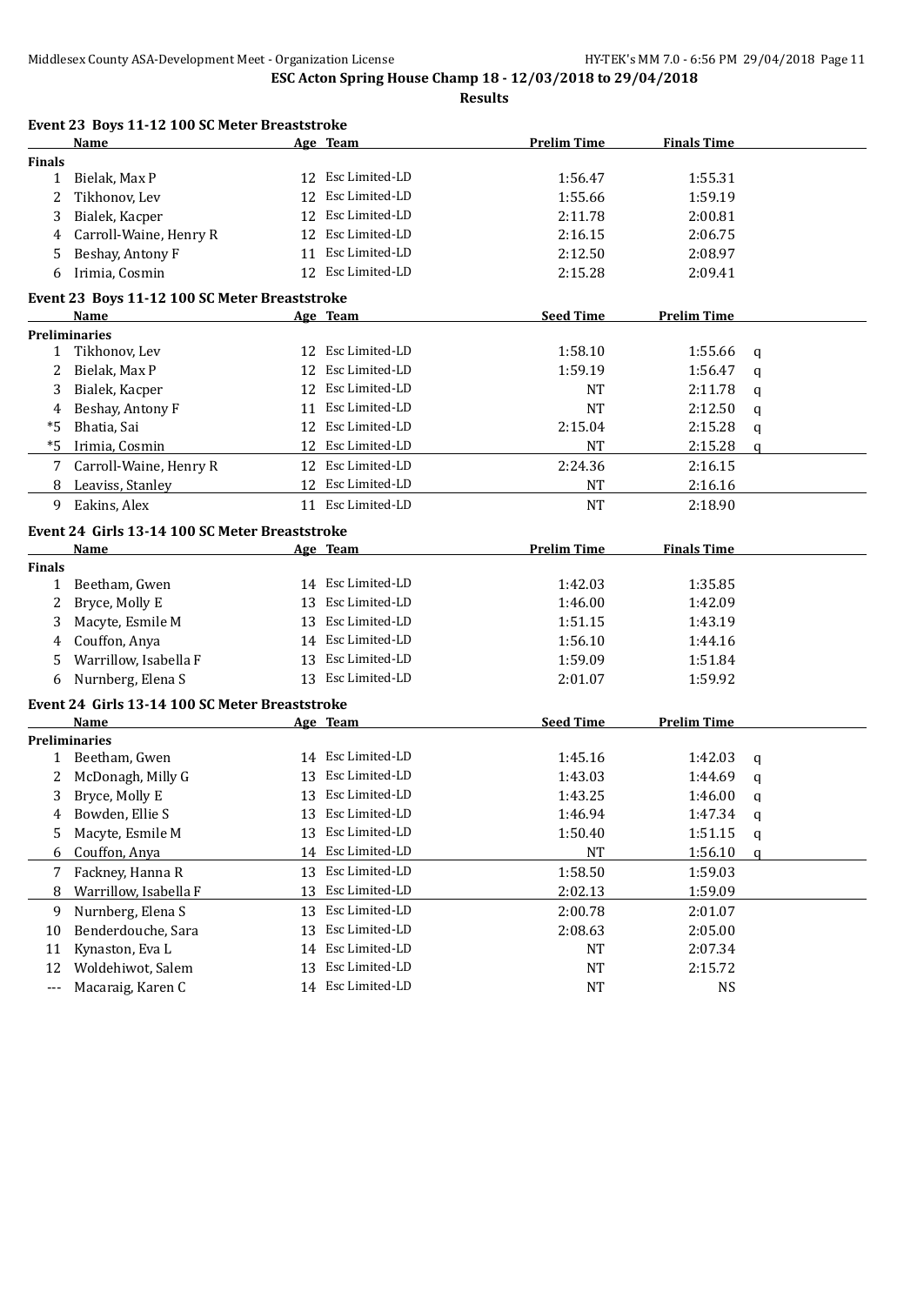|               | Event 25 Boys 13-14 100 SC Meter Breaststroke                     |                      |                    |                    |   |
|---------------|-------------------------------------------------------------------|----------------------|--------------------|--------------------|---|
|               | Name                                                              | Age Team             | <b>Prelim Time</b> | <b>Finals Time</b> |   |
| Finals        |                                                                   |                      |                    |                    |   |
| $\mathbf{1}$  | Stojsavljevic, Savo                                               | 14 Esc Limited-LD    | 1:35.78            | 1:32.97            |   |
| 2             | Krasnodebski, Adam                                                | 13 Esc Limited-LD    | 1:48.50            | 1:39.28            |   |
| 3             | Decimavilla, Iker                                                 | 14 Esc Limited-LD    | 1:36.63            | 1:40.00            |   |
| 4             | Mehmedbasic, Deni                                                 | 13 Esc Limited-LD    | 1:46.25            | 1:47.62            |   |
| 5             | Verroiotis, Panos                                                 | 13 Esc Limited-LD    | 1:48.87            | 1:53.59            |   |
|               | Bouchenaf, Adam                                                   | 14 Esc Limited-LD    | 1:32.82            | <b>NS</b>          |   |
|               | Event 25 Boys 13-14 100 SC Meter Breaststroke                     |                      |                    |                    |   |
|               | <b>Name</b>                                                       | <u>Age Team</u>      | <b>Seed Time</b>   | <b>Prelim Time</b> |   |
|               | <b>Preliminaries</b>                                              |                      |                    |                    |   |
| $\mathbf{1}$  | Bouchenaf, Adam                                                   | 14 Esc Limited-LD    | 1:43.78            | 1:32.82            | q |
| 2             | Stojsavljevic, Savo                                               | 14 Esc Limited-LD    | 1:39.75            | 1:35.78            | q |
| 3             | Decimavilla, Iker                                                 | 14 Esc Limited-LD    | NT                 | 1:36.63            | q |
| 4             | Mehmedbasic, Deni                                                 | 13 Esc Limited-LD    | 1:47.82            | 1:46.25            | q |
| 5             | Krasnodebski, Adam                                                | 13 Esc Limited-LD    | 1:44.22            | 1:48.50            | q |
| 6             | Verroiotis, Panos                                                 | 13 Esc Limited-LD    | 1:52.07            | 1:48.87            | a |
|               | 7 Weston Rumley, Sid                                              | 13 Esc Limited-LD    | <b>NT</b>          | 1:50.73            |   |
| 8             | Rasmussen, Lucas                                                  | 13 Esc Limited-LD    | 1:48.78            | 1:51.85            |   |
| 9             | Demetre, Max                                                      | 13 Esc Limited-LD    | 1:52.34            | 1:58.91            |   |
| ---           | Savvanidis, Philippos                                             | 14 Esc Limited-LD    | NT                 | <b>NS</b>          |   |
| $---$         | Macaraig, Ervin                                                   | 13 Esc Limited-LD    | 2:22.44            | <b>NS</b>          |   |
|               |                                                                   |                      |                    |                    |   |
|               | Event 26 Girls 15 & Over 100 SC Meter Breaststroke<br>Name        | Age Team             | <b>Prelim Time</b> | <b>Finals Time</b> |   |
| <b>Finals</b> |                                                                   |                      |                    |                    |   |
| $\mathbf{1}$  | Bryce, Emily                                                      | 17 Esc Limited-LD    | 1:32.75            | 1:27.25            |   |
| 2             | Streltsova, Sofia                                                 | 15 Esc Limited-LD    | 1:31.03            | 1:27.78            |   |
| 3             | Niarchou, Olga                                                    | 15 Esc Limited-LD    | 1:37.72            | 1:36.78            |   |
| 4             | Macmenamin, Sophie                                                | 15 Esc Limited-LD    | 1:40.23            | 1:41.66            |   |
| 5             | Biadala, Zuzanna                                                  | 15 Esc Limited-LD    | 1:43.38            | 1:43.04            |   |
| 6             | Krynska, Agatka                                                   | 18 Esc Limited-LD    | 1:42.72            | 1:45.84            |   |
|               |                                                                   |                      |                    |                    |   |
|               | Event 26 Girls 15 & Over 100 SC Meter Breaststroke<br><b>Name</b> | Age Team             | <b>Seed Time</b>   | <b>Prelim Time</b> |   |
|               | <b>Preliminaries</b>                                              |                      |                    |                    |   |
|               | 1 Streltsova, Sofia                                               | 15 Esc Limited-LD    | 1:26.94            | 1:31.03            | q |
| 2             | Bryce, Emily                                                      | 17 Esc Limited-LD    | 1:25.72            | 1:32.75            | q |
| 3             | Couffon, Margaux                                                  | Esc Limited-LD<br>17 | NT                 | 1:34.44            | q |
| 4             | Niarchou, Olga                                                    | Esc Limited-LD<br>15 | 1:37.31            | 1:37.72            | q |
| 5             | Macmenamin, Sophie                                                | Esc Limited-LD<br>15 | NT                 | 1:40.23            | q |
| 6             | Egelie, Francine                                                  | Esc Limited-LD<br>15 | 1:43.59            | 1:41.97            | q |
|               |                                                                   | 18 Esc Limited-LD    |                    |                    |   |
| 7             | Krynska, Agatka                                                   | Esc Limited-LD<br>15 | 1:42.51<br>1:46.06 | 1:42.72            |   |
| 8             | Biadala, Zuzanna                                                  |                      |                    | 1:43.38            |   |
| 9             | Elkholy, Habiba                                                   | Esc Limited-LD<br>18 | NT                 | 1:43.72            |   |
| 10            | Beben, Nicola                                                     | Esc Limited-LD<br>15 | NT                 | 1:45.66            |   |
| 11            | Forster, Maya                                                     | Esc Limited-LD<br>19 | NT                 | 1:47.59            |   |
| 12            | Booth, Iris                                                       | Esc Limited-LD<br>16 | NT                 | 1:48.54            |   |
| 13            | Gkounta, Eleni                                                    | Esc Limited-LD<br>16 | NT                 | 1:48.97            |   |
| 14            | Psarri, Eirini                                                    | 17 Esc Limited-LD    | 1:38.70            | 1:51.41            |   |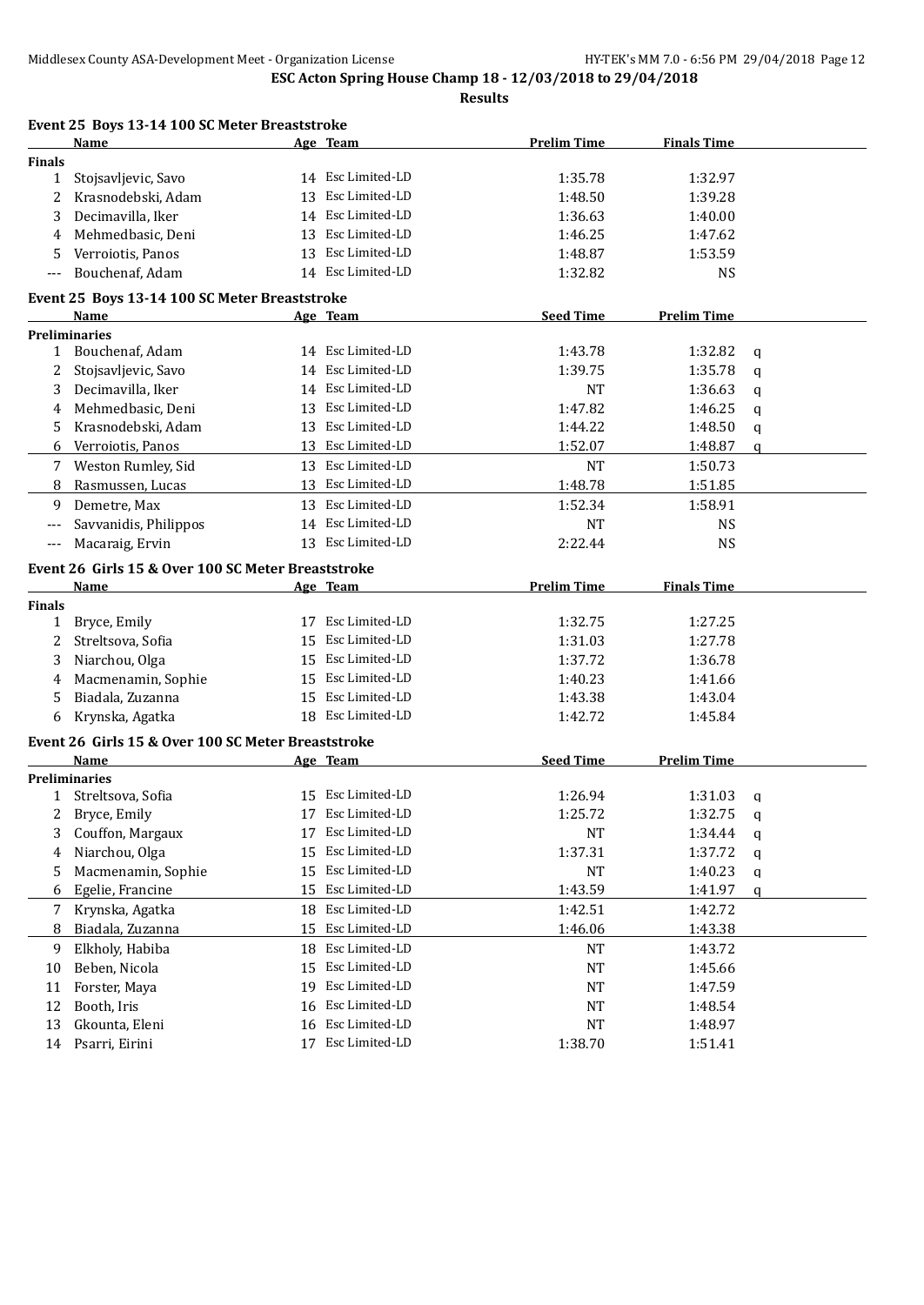#### **Preliminaries ... (Event 26 Girls 15 & Over 100 SC Meter Breaststroke)**

|                 | Name                                                                                   |    | Age Team          | <b>Seed Time</b>   | <b>Prelim Time</b> |   |
|-----------------|----------------------------------------------------------------------------------------|----|-------------------|--------------------|--------------------|---|
| 15              | Krasnodebska, Maria V                                                                  |    | 15 Esc Limited-LD | <b>NT</b>          | 1:53.34            |   |
| 16              | Gorman, Sorcha                                                                         | 19 | Esc Limited-LD    | <b>NT</b>          | 1:53.72            |   |
| 17              | Soliman, Sara                                                                          | 17 | Esc Limited-LD    | <b>NT</b>          | 1:54.32            |   |
| 18              | Macyte, Rugile                                                                         | 16 | Esc Limited-LD    | <b>NT</b>          | 1:56.39            |   |
| 19              | Thakore, Anaiya                                                                        | 15 | Esc Limited-LD    | 1:55.90            | 1:58.53            |   |
| 20              | Psarri, Konstantina                                                                    |    | 15 Esc Limited-LD | 1:58.42            | 2:11.38            |   |
| $---$           | Savvanidis, Danae                                                                      |    | 15 Esc Limited-LD | <b>NT</b>          | <b>NS</b>          |   |
|                 | Event 27 Boys 15 & Over 100 SC Meter Breaststroke                                      |    |                   |                    |                    |   |
|                 | <b>Name</b>                                                                            |    | Age Team          | <b>Prelim Time</b> | <b>Finals Time</b> |   |
| Finals          |                                                                                        |    |                   |                    |                    |   |
| 1               | Ziniak, Alexander                                                                      |    | 17 Esc Limited-LD | 1:43.53            | 1:33.19            |   |
| 2               | Madi, Wadih                                                                            |    | 18 Esc Limited-LD | 1:37.62            | 1:36.63            |   |
| 3               | Savoia, Luca                                                                           |    | 15 Esc Limited-LD | 1:41.06            | 1:37.94            |   |
| 4               | Krynski, Jacek                                                                         |    | 15 Esc Limited-LD | 1:39.75            | 1:41.04            |   |
| 5               | Urbisci, Davide                                                                        |    | 17 Esc Limited-LD | 1:42.19            | 1:44.62            |   |
| $---$           | Quickenden, Fraser J                                                                   |    | 15 Esc Limited-LD | 1:47.53            | <b>NS</b>          |   |
|                 |                                                                                        |    |                   |                    |                    |   |
|                 | Event 27 Boys 15 & Over 100 SC Meter Breaststroke                                      |    |                   |                    |                    |   |
|                 | Name                                                                                   |    | Age Team          | <b>Seed Time</b>   | <b>Prelim Time</b> |   |
| 1               | <b>Preliminaries</b><br>Elkholy, Selfeldin                                             |    | 18 Esc Limited-LD | <b>NT</b>          | 1:29.10            |   |
| 2               | Madi, Wadih                                                                            |    | 18 Esc Limited-LD | <b>NT</b>          | 1:37.62            | q |
| 3               | Jones, Oscar                                                                           |    | 15 Esc Limited-LD | NT                 | 1:38.44            | q |
|                 | Krynski, Jacek                                                                         |    | 15 Esc Limited-LD | 1:52.37            | 1:39.75            | q |
| 4<br>5          | Savoia, Luca                                                                           |    | 15 Esc Limited-LD | 1:56.73            | 1:41.06            | q |
| 6               | Urbisci, Davide                                                                        | 17 | Esc Limited-LD    | NT                 | 1:42.19            | q |
|                 |                                                                                        |    | 17 Esc Limited-LD |                    |                    | q |
| 7               | Ziniak, Alexander                                                                      |    | 15 Esc Limited-LD | <b>NT</b>          | 1:43.53            |   |
| 8               | Quickenden, Fraser J                                                                   |    |                   | <b>NT</b>          | 1:47.53            |   |
| 9               | Obiamiwe, Chidi                                                                        |    | 15 Esc Limited-LD | <b>NT</b>          | 2:02.52            |   |
|                 | Event 29 Girls 9-10 25 SC Meter Butterfly                                              |    |                   |                    |                    |   |
|                 | <b>Name</b>                                                                            |    | Age Team          | <b>Prelim Time</b> | <b>Finals Time</b> |   |
| <b>Finals</b>   |                                                                                        |    |                   |                    |                    |   |
| 1               | Takizawa, Hinano                                                                       |    | 9 Esc Limited-LD  | 25.19              | 24.13              |   |
| 2               | Blenkinsop, Eve                                                                        |    | 10 Esc Limited-LD | 27.44              | 26.75              |   |
| 3               | Nurnberg, Silvia L                                                                     |    | 10 Esc Limited-LD | 26.84              | 27.28              |   |
| 4               | Eakins, Isabelle                                                                       |    | 9 Esc Limited-LD  | 31.10              | 28.00              |   |
|                 | Rasmussen, Mia                                                                         |    | 9 Esc Limited-LD  | 26.31              | 28.54              |   |
|                 | Clarke, Orla M                                                                         |    | 10 Esc Limited-LD | 27.15              | DQ                 |   |
|                 | 8.2 Arms not brought forward simultaneously or arms not brought forward over the water |    |                   |                    |                    |   |
|                 | Event 29 Girls 9-10 25 SC Meter Butterfly                                              |    |                   |                    |                    |   |
|                 | Name                                                                                   |    | Age Team          | <b>Seed Time</b>   | <b>Prelim Time</b> |   |
|                 | <b>Preliminaries</b>                                                                   |    |                   |                    |                    |   |
|                 | 1 Crawford, Florence A                                                                 |    | 10 Esc Limited-LD | 21.32              | 20.97              | q |
| 2               | Takizawa, Hinano                                                                       |    | 9 Esc Limited-LD  | 25.12              | 25.19              | q |
| 3               | Rasmussen, Mia                                                                         |    | 9 Esc Limited-LD  | 30.97              | 26.31              | q |
| 4               | Nurnberg, Silvia L                                                                     | 10 | Esc Limited-LD    | 27.18              | 26.84              | q |
| 5               | Clarke, Orla M                                                                         |    | 10 Esc Limited-LD | 29.59              | 27.15              | q |
| 6               | Blenkinsop, Eve                                                                        |    | 10 Esc Limited-LD | 29.13              | 27.44              | q |
| $7\overline{ }$ | Eakins, Isabelle                                                                       |    | 9 Esc Limited-LD  | NT                 | 31.10              |   |
|                 |                                                                                        |    |                   |                    |                    |   |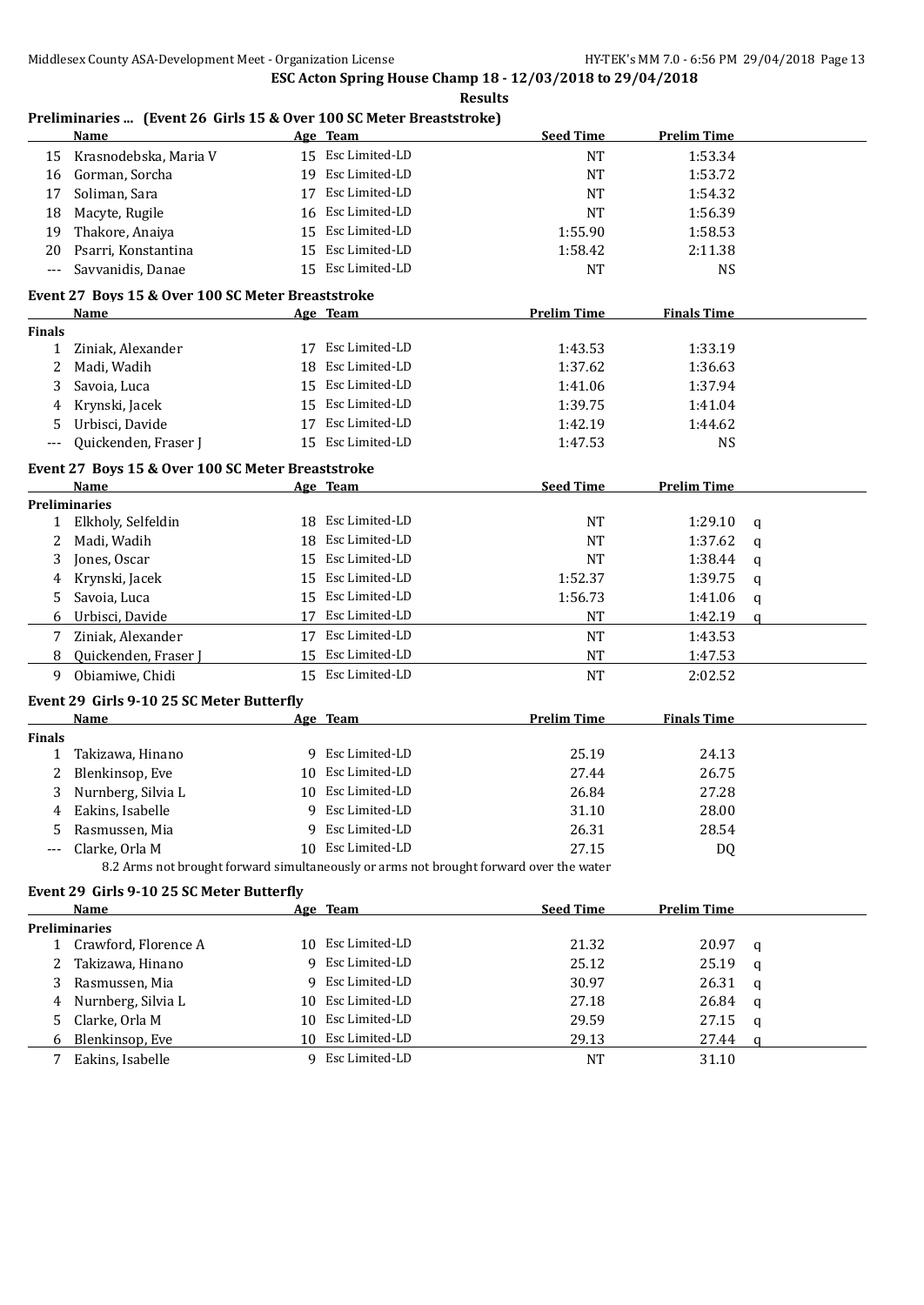|               | Preliminaries  (Event 29 Girls 9-10 25 SC Meter Butterfly) |    |                   |                    |                    |              |
|---------------|------------------------------------------------------------|----|-------------------|--------------------|--------------------|--------------|
|               | <b>Name</b>                                                |    | Age Team          | <b>Seed Time</b>   | <b>Prelim Time</b> |              |
| 8             | McGillveray, Isabella H                                    |    | 10 Esc Limited-LD | 32.44              | 31.16              |              |
| 9             | Afonso, Ndia C                                             |    | 10 Esc Limited-LD | 39.50              | 31.62              |              |
| 10            | Elliott, Serena B                                          |    | 10 Esc Limited-LD | 34.81              | 32.97              |              |
|               | Event 30 Boys 9-10 25 SC Meter Butterfly                   |    |                   |                    |                    |              |
|               | Name                                                       |    | Age Team          | <b>Prelim Time</b> | <b>Finals Time</b> |              |
| <b>Finals</b> |                                                            |    |                   |                    |                    |              |
| $\mathbf{1}$  | Bowden, Jake R                                             |    | 10 Esc Limited-LD | 22.69              | 20.39              |              |
| 2             | Wakamatsu, Daigo                                           |    | 9 Esc Limited-LD  | 22.25              | 20.78              |              |
| 3             | Havranek, Joe R                                            |    | 10 Esc Limited-LD | 22.87              | 21.18              |              |
| 4             | Kato, Shinnosuke                                           |    | 10 Esc Limited-LD | 23.22              | 22.47              |              |
| 5             | Hamilton, Euan J                                           | 10 | Esc Limited-LD    | 26.28              | 28.35              |              |
| 6             | Savvanidis, Alexandros                                     | 10 | Esc Limited-LD    | 26.84              | 30.40              |              |
|               | Event 30 Boys 9-10 25 SC Meter Butterfly                   |    |                   |                    |                    |              |
|               | Name                                                       |    | Age Team          | <b>Seed Time</b>   | <b>Prelim Time</b> |              |
|               | <b>Preliminaries</b>                                       |    |                   |                    |                    |              |
|               | 1 Wakamatsu, Daigo                                         |    | 9 Esc Limited-LD  | 22.34              | 22.25              | q            |
| 2             | Bowden, Jake R                                             | 10 | Esc Limited-LD    | 22.53              | 22.69              | q            |
| 3             | Havranek, Joe R                                            | 10 | Esc Limited-LD    | NT                 | 22.87              | q            |
| 4             | Kato, Shinnosuke                                           | 10 | Esc Limited-LD    | 22.15              | 23.22              | q            |
| 5.            | Hamilton, Euan J                                           | 10 | Esc Limited-LD    | <b>NT</b>          | 26.28              | q            |
|               | 6 Savvanidis, Alexandros                                   |    | 10 Esc Limited-LD | 25.94              | 26.84              | $\mathbf{q}$ |
|               | 7 Griffiths, Barney W                                      |    | 9 Esc Limited-LD  | 33.91              | 35.89              |              |
|               | Event 31 Girls 11-12 50 SC Meter Butterfly                 |    |                   |                    |                    |              |
|               | Name                                                       |    | Age Team          | <b>Prelim Time</b> | <b>Finals Time</b> |              |
| <b>Finals</b> |                                                            |    |                   |                    |                    |              |
|               |                                                            |    |                   |                    |                    |              |
|               | 1 Wakamatsu, Miyu                                          |    | 12 Esc Limited-LD | 43.09              | 42.19              |              |
| 2             | Parkinson-Smith, Savannah                                  |    | 11 Esc Limited-LD | 51.56              | 46.62              |              |
| 3             | Malley, Ilayda L                                           |    | 12 Esc Limited-LD | 56.06              | 48.12              |              |
| 4             | Yamasaki, Airi                                             |    | 12 Esc Limited-LD | 55.69              | 50.40              |              |
| 5             | Pollock, Flora J                                           |    | 12 Esc Limited-LD | 54.12              | 52.50              |              |
| 6             | Yoneda, Yuka                                               |    | 11 Esc Limited-LD | 53.87              | 54.15              |              |
|               |                                                            |    |                   |                    |                    |              |
|               | Event 31 Girls 11-12 50 SC Meter Butterfly<br>Name         |    | Age Team          | <b>Seed Time</b>   | <b>Prelim Time</b> |              |
|               | <b>Preliminaries</b>                                       |    |                   |                    |                    |              |
| 1             | Wakamatsu, Miyu                                            | 12 | Esc Limited-LD    | 43.03              | 43.09              | q            |
| 2             | Parkinson-Smith, Savannah                                  | 11 | Esc Limited-LD    | <b>NT</b>          | 51.56              | q            |
| 3             | Yoneda, Yuka                                               | 11 | Esc Limited-LD    | <b>NT</b>          | 53.87              | q            |
| 4             | Pollock, Flora J                                           | 12 | Esc Limited-LD    | 55.41              | 54.12              | q            |
| 5             | Yamasaki, Airi                                             | 12 | Esc Limited-LD    | 59.88              | 55.69              | q            |
| 6             | Malley, Ilayda L                                           | 12 | Esc Limited-LD    | 58.34              | 56.06              | q            |
| 7             | Elliott, Maddie R                                          | 11 | Esc Limited-LD    | NT                 | 56.21              |              |
| 8             | Pritchard, Lily M                                          | 11 | Esc Limited-LD    | NT                 | 56.38              |              |
| 9             | Grant, Myriam                                              | 11 | Esc Limited-LD    | <b>NT</b>          | 56.85              |              |
| 10            | Hunter, Lilly-Mae L                                        | 12 | Esc Limited-LD    | 1:06.50            | 58.35              |              |
| 11            | Keating, Ciara                                             | 11 | Esc Limited-LD    | NT                 | 59.18              |              |
| 12            | Gaspar, Tamzin                                             | 12 | Esc Limited-LD    | NT                 | 59.34              |              |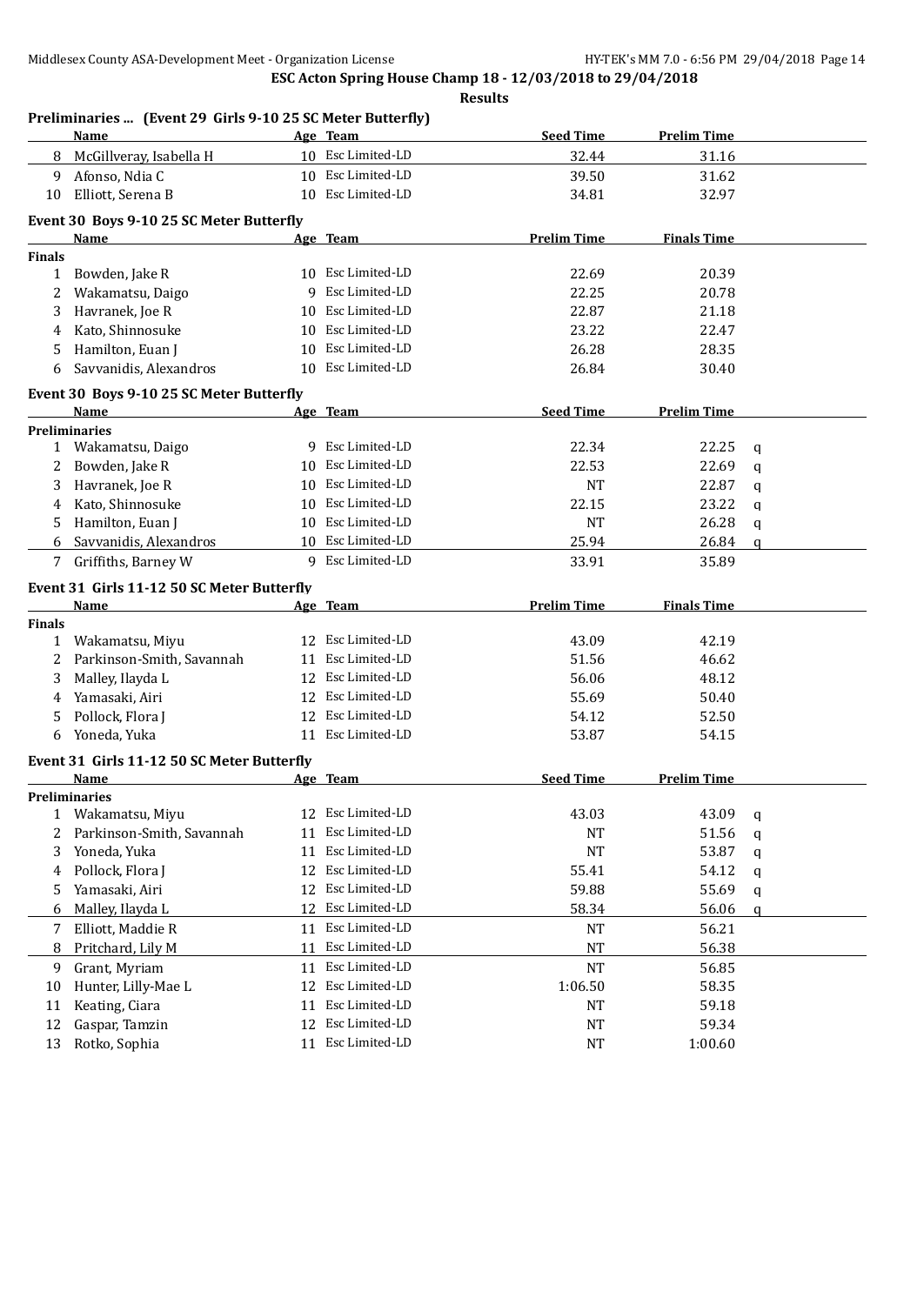#### **Preliminaries ... (Event 31 Girls 11-12 50 SC Meter Butterfly)**

|               | Name                                        |    | Age Team          | <b>Seed Time</b>   | <b>Prelim Time</b> |   |  |
|---------------|---------------------------------------------|----|-------------------|--------------------|--------------------|---|--|
| 14            | Matsuno, Riko                               |    | 12 Esc Limited-LD | NT                 | 1:02.62            |   |  |
| 15            | Ashworth, Rachel                            | 11 | Esc Limited-LD    | <b>NT</b>          | 1:04.91            |   |  |
| 16            | Grewal, Ambar                               | 12 | Esc Limited-LD    | <b>NT</b>          | 1:06.22            |   |  |
| 17            | Druc, Anna                                  | 12 | Esc Limited-LD    | <b>NT</b>          | 1:07.03            |   |  |
| 18            | Mehmedbasic, Luna                           | 12 | Esc Limited-LD    | 1:03.91            | 1:07.19            |   |  |
| 19            | Wood, Ruby L                                | 11 | Esc Limited-LD    | NT                 | 1:07.37            |   |  |
| 20            | Gibney, Lile Marie M                        | 12 | Esc Limited-LD    | 1:26.03            | 1:07.62            |   |  |
| 21            | Quickenden, Eloise G                        | 12 | Esc Limited-LD    | 59.81              | 1:10.13            |   |  |
| 22            | Wiseman, Amaia                              | 12 | Esc Limited-LD    | 1:17.47            | 1:22.50            |   |  |
|               |                                             |    |                   |                    |                    |   |  |
|               | Event 32 Boys 11-12 50 SC Meter Butterfly   |    |                   |                    |                    |   |  |
|               | <b>Name</b>                                 |    | Age Team          | <b>Prelim Time</b> | <b>Finals Time</b> |   |  |
| Finals        |                                             |    |                   |                    |                    |   |  |
| 1             | Bielak, Max P                               |    | 12 Esc Limited-LD | 46.25              | 49.31              |   |  |
| 2             | Leaviss, Stanley                            |    | 12 Esc Limited-LD | 55.59              | 51.82              |   |  |
| 3             | Beshay, Antony F                            |    | 11 Esc Limited-LD | 55.66              | 52.84              |   |  |
| 4             | Tikhonov, Lev                               |    | 12 Esc Limited-LD | 58.25              | 58.09              |   |  |
| 5             | Bialek, Kacper                              |    | 12 Esc Limited-LD | 1:02.71            | 1:00.38            |   |  |
| 6             | Irimia, Cosmin                              |    | 12 Esc Limited-LD | 1:05.84            | 1:01.72            |   |  |
|               | Event 32 Boys 11-12 50 SC Meter Butterfly   |    |                   |                    |                    |   |  |
|               | Name                                        |    | Age Team          | <b>Seed Time</b>   | <b>Prelim Time</b> |   |  |
|               | <b>Preliminaries</b>                        |    |                   |                    |                    |   |  |
| 1             | Bielak, Max P                               |    | 12 Esc Limited-LD | 46.80              | 46.25              | q |  |
| 2             | Leaviss, Stanley                            |    | 12 Esc Limited-LD | <b>NT</b>          | 55.59              | q |  |
| 3             | Beshay, Antony F                            | 11 | Esc Limited-LD    | <b>NT</b>          | 55.66              | q |  |
| 4             | Bhatia, Sai                                 |    | 12 Esc Limited-LD | 1:07.50            | 57.79              | q |  |
| 5             | Tikhonov, Lev                               | 12 | Esc Limited-LD    | 1:01.93            | 58.25              | q |  |
| 6             | Bialek, Kacper                              | 12 | Esc Limited-LD    | <b>NT</b>          | 1:02.71            | q |  |
|               |                                             |    | 12 Esc Limited-LD |                    |                    |   |  |
| 7             | Irimia, Cosmin                              |    | 12 Esc Limited-LD | <b>NT</b>          | 1:05.84            |   |  |
| 8             | Carroll-Waine, Henry R                      |    |                   | 1:05.43            | 1:08.07            |   |  |
| 9             | Eakins, Alex                                |    | 11 Esc Limited-LD | NT                 | 1:09.16            |   |  |
|               | Event 33 Girls 13-14 100 SC Meter Butterfly |    |                   |                    |                    |   |  |
|               | Name                                        |    | Age Team          | <b>Prelim Time</b> | <b>Finals Time</b> |   |  |
| <b>Finals</b> |                                             |    |                   |                    |                    |   |  |
| 1             | Beetham, Gwen                               |    | 14 Esc Limited-LD | 1:37.13            | 1:29.35            |   |  |
|               | Kynaston, Eva L                             |    | 14 Esc Limited-LD | 1:36.42            | 1:42.82            |   |  |
|               | 3 Bryce, Molly E                            |    | 13 Esc Limited-LD | 1:55.88            | 1:46.80            |   |  |
| 4             | Macyte, Esmile M                            | 13 | Esc Limited-LD    | 2:04.81            | 1:53.16            |   |  |
| 5.            | Nurnberg, Elena S                           | 13 | Esc Limited-LD    | 2:12.47            | 2:08.60            |   |  |
|               | Event 33 Girls 13-14 100 SC Meter Butterfly |    |                   |                    |                    |   |  |
|               | Name                                        |    | Age Team          | <b>Seed Time</b>   | <b>Prelim Time</b> |   |  |
|               | <b>Preliminaries</b>                        |    |                   |                    |                    |   |  |
| $\mathbf{1}$  | Kynaston, Eva L                             |    | 14 Esc Limited-LD | 1:51.31            | 1:36.42            | q |  |
| 2             | Beetham, Gwen                               |    | 14 Esc Limited-LD | 1:35.34            | 1:37.13            | q |  |
| 3             | McDonagh, Milly G                           | 13 | Esc Limited-LD    | NT                 | 1:51.59            |   |  |
|               | Bryce, Molly E                              | 13 | Esc Limited-LD    | NT                 | 1:55.88            | q |  |
| 4             | Fackney, Hanna R                            |    | Esc Limited-LD    |                    |                    | q |  |
| 5             |                                             | 13 |                   | <b>NT</b>          | 2:00.03            | q |  |
| 6             | Macyte, Esmile M<br>13                      |    | Esc Limited-LD    | <b>NT</b>          | 2:04.81            | q |  |
| 7             | Nurnberg, Elena S                           |    | 13 Esc Limited-LD | <b>NT</b>          | 2:12.47            |   |  |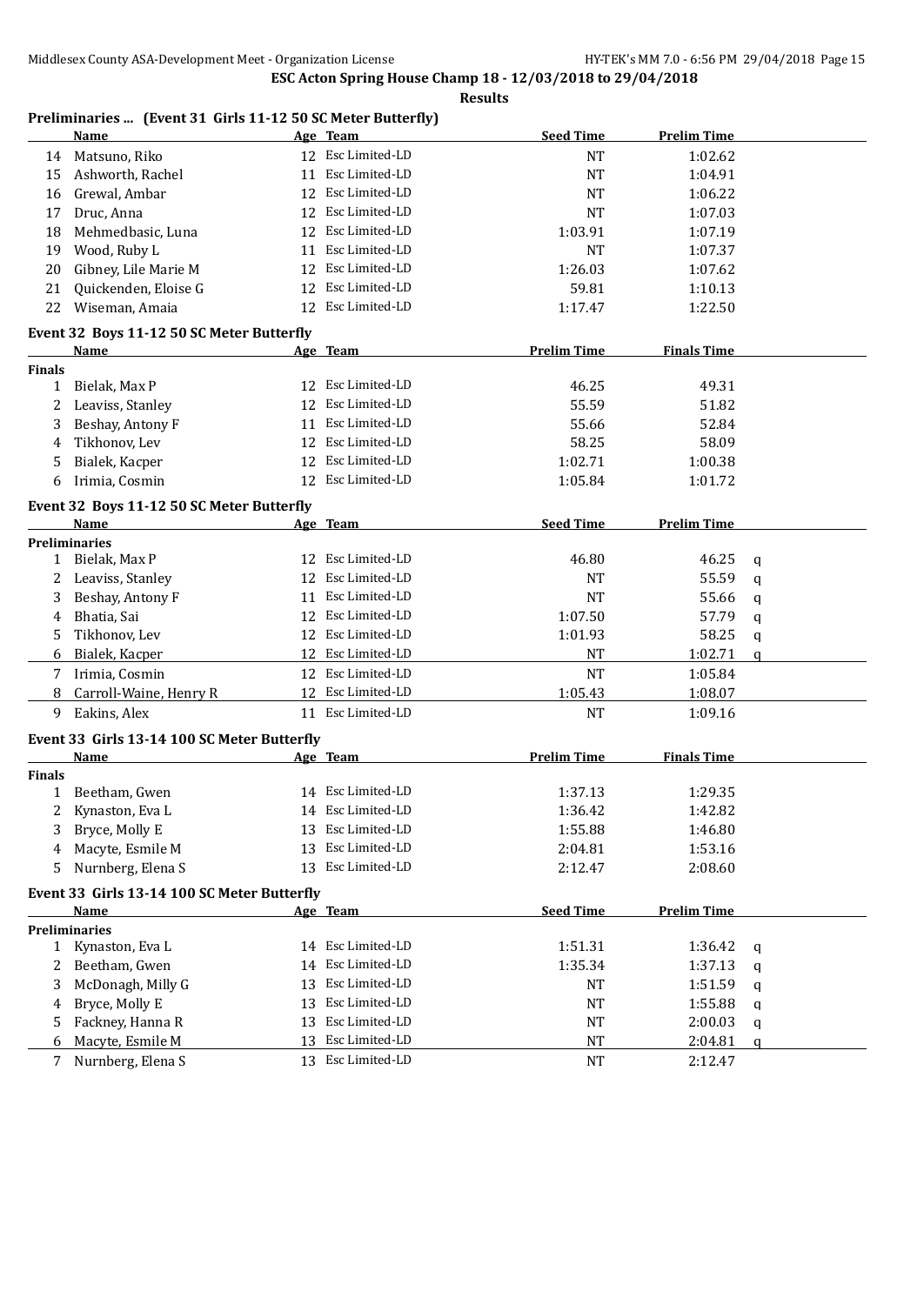|                    | Name                                                                                       |    | Age Team          | <b>Seed Time</b>   | <b>Prelim Time</b> |   |
|--------------------|--------------------------------------------------------------------------------------------|----|-------------------|--------------------|--------------------|---|
|                    | Warrillow, Isabella F                                                                      |    | 13 Esc Limited-LD | <b>NT</b>          | DQ                 |   |
|                    | 10.2 A swimmer did not cover the whole distance - DNF                                      |    |                   |                    |                    |   |
|                    | Benderdouche, Sara                                                                         |    | 13 Esc Limited-LD | <b>NT</b>          | DQ                 |   |
|                    | 10.2 A swimmer did not cover the whole distance - DNF                                      |    |                   |                    |                    |   |
|                    | Woldehiwot, Salem                                                                          |    | 13 Esc Limited-LD | <b>NT</b>          | <b>NS</b>          |   |
| $---$              | Couffon, Anya                                                                              |    | 14 Esc Limited-LD | <b>NT</b>          | <b>NS</b>          |   |
| $---$              | Macaraig, Karen C                                                                          |    | 14 Esc Limited-LD | 1:43.88            | <b>NS</b>          |   |
|                    | Event 34 Boys 13-14 100 SC Meter Butterfly                                                 |    |                   |                    |                    |   |
|                    | Name                                                                                       |    | Age Team          | <b>Prelim Time</b> | <b>Finals Time</b> |   |
| <b>Finals</b>      |                                                                                            |    |                   |                    |                    |   |
| $\mathbf{1}$       | Stojsavljevic, Savo                                                                        |    | 14 Esc Limited-LD | 1:53.12            | 1:49.09            |   |
| 2                  | Demetre, Max                                                                               |    | 13 Esc Limited-LD | 2:02.66            | 2:06.00            |   |
|                    | Verroiotis, Panos                                                                          |    | 13 Esc Limited-LD | 2:00.97            | DQ                 |   |
|                    | 8.2 Arms not brought forward simultaneously or arms not brought forward over the water     |    |                   |                    |                    |   |
|                    | Decimavilla, Iker                                                                          |    | 14 Esc Limited-LD | 1:41.03            | DQ                 |   |
|                    | 8.1 Body not on the breast during the swim or when leaving the wall after a turn (except w |    |                   |                    |                    |   |
|                    | Bouchenaf, Adam                                                                            |    | 14 Esc Limited-LD | 1:29.06            | <b>NS</b>          |   |
| $---$              | Mehmedbasic, Deni                                                                          |    | 13 Esc Limited-LD | 1:41.40            | <b>NS</b>          |   |
|                    | Event 34 Boys 13-14 100 SC Meter Butterfly                                                 |    |                   |                    |                    |   |
|                    | Name                                                                                       |    | Age Team          | <b>Seed Time</b>   | <b>Prelim Time</b> |   |
|                    | <b>Preliminaries</b>                                                                       |    |                   |                    |                    |   |
| $\mathbf{1}$       | Bouchenaf, Adam                                                                            |    | 14 Esc Limited-LD | 1:26.90            | 1:29.06            | q |
|                    | Savvanidis, Philippos                                                                      |    | 14 Esc Limited-LD | 1:33.78            | 1:36.27            | q |
| 3                  | Decimavilla, Iker                                                                          |    | 14 Esc Limited-LD | NT                 | 1:41.03            | q |
| 4                  | Mehmedbasic, Deni                                                                          |    | 13 Esc Limited-LD | <b>NT</b>          | 1:41.40            | q |
| 5                  | Stojsavljevic, Savo                                                                        |    | 14 Esc Limited-LD | 2:02.37            | 1:53.12            | q |
| 6                  | Verroiotis, Panos                                                                          |    | 13 Esc Limited-LD | NT                 | 2:00.97            | a |
| 7                  | Demetre, Max                                                                               |    | 13 Esc Limited-LD | <b>NT</b>          | 2:02.66            |   |
| 8                  | Weston Rumley, Sid                                                                         |    | 13 Esc Limited-LD | <b>NT</b>          | 2:02.95            |   |
| 9                  | Rasmussen, Lucas                                                                           |    | 13 Esc Limited-LD | <b>NT</b>          | 2:03.63            |   |
| 10                 | Krasnodebski, Adam                                                                         |    | 13 Esc Limited-LD | <b>NT</b>          | 2:04.19            |   |
| $---$              | Macaraig, Ervin                                                                            |    | 13 Esc Limited-LD | <b>NT</b>          | <b>NS</b>          |   |
|                    |                                                                                            |    |                   |                    |                    |   |
|                    | Event 35 Girls 15 & Over 100 SC Meter Butterfly                                            |    |                   |                    |                    |   |
|                    | Name                                                                                       |    | Age Team          | <b>Prelim Time</b> | <b>Finals Time</b> |   |
| <b>Finals</b><br>1 | Krynska, Agatka                                                                            |    | 18 Esc Limited-LD | 1:20.00            | 1:17.32            |   |
|                    | Bryce, Emily                                                                               |    | 17 Esc Limited-LD | 1:26.03            | 1:22.41            |   |
| 3                  | Macmenamin, Sophie                                                                         | 15 | Esc Limited-LD    | 1:26.32            | 1:26.41            |   |
|                    | Streltsova, Sofia                                                                          | 15 | Esc Limited-LD    | 1:28.77            | 1:27.69            |   |
| 4                  | Forster, Maya                                                                              |    | 19 Esc Limited-LD | 1:33.59            | 1:29.94            |   |
| 5<br>6             | Gorman, Sorcha                                                                             |    | 19 Esc Limited-LD | 1:32.68            | 1:34.56            |   |
|                    |                                                                                            |    |                   |                    |                    |   |
|                    | Event 35 Girls 15 & Over 100 SC Meter Butterfly                                            |    |                   |                    |                    |   |
|                    | Name                                                                                       |    | Age Team          | <b>Seed Time</b>   | <b>Prelim Time</b> |   |
|                    | <b>Preliminaries</b>                                                                       |    |                   |                    |                    |   |
| 1                  | Krynska, Agatka                                                                            |    | 18 Esc Limited-LD | 1:16.97            | 1:20.00            | q |
| 2                  | Bryce, Emily                                                                               |    | 17 Esc Limited-LD | 1:16.87            | 1:26.03            | q |
| 3                  | Macmenamin, Sophie                                                                         |    | 15 Esc Limited-LD | NT                 | 1:26.32            | q |
| 4                  | Streltsova, Sofia                                                                          |    | 15 Esc Limited-LD | 1:23.65            | 1:28.77            | q |

#### **Preliminaries ... (Event 33 Girls 13-14 100 SC Meter Butterfly)**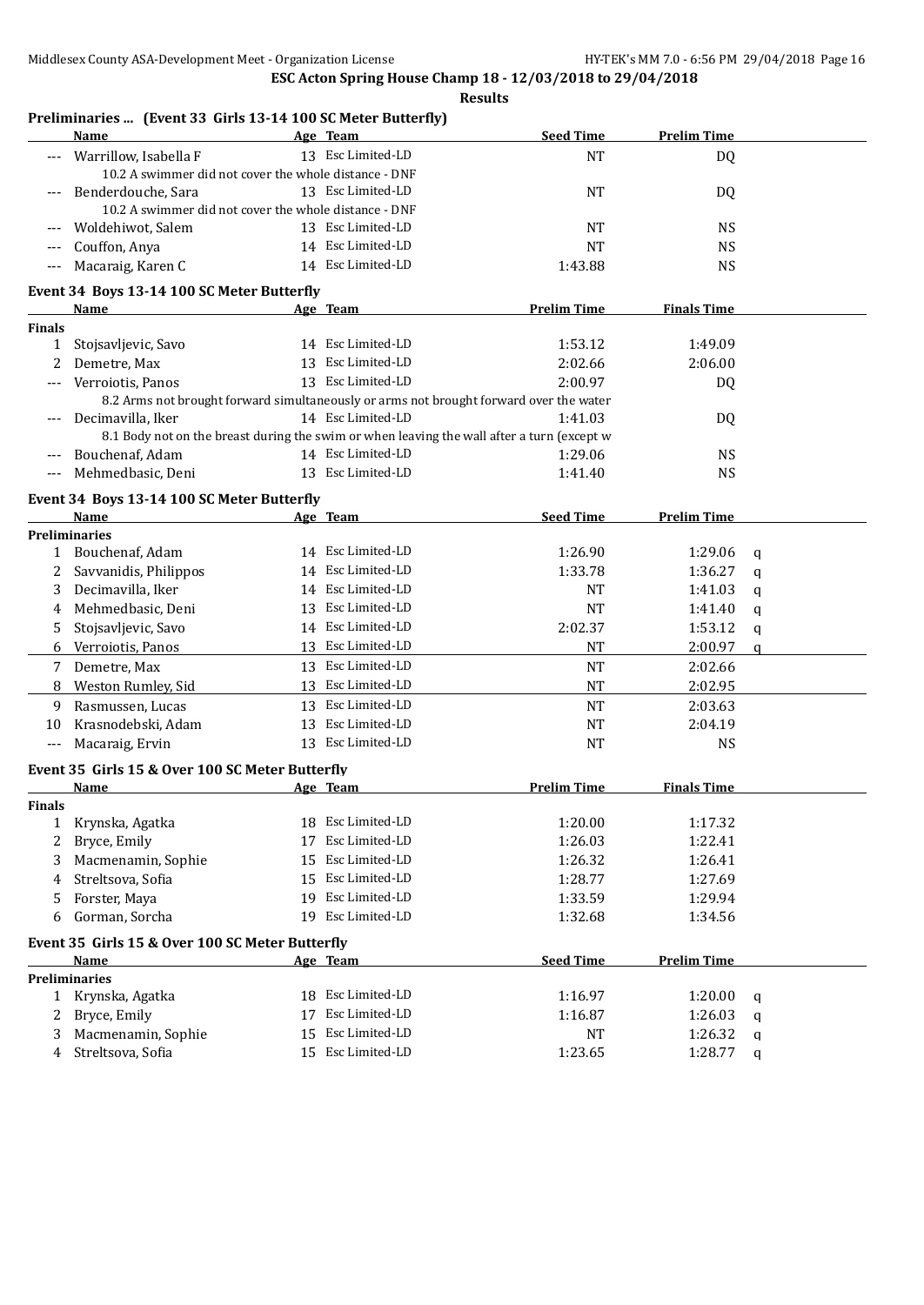#### **Preliminaries ... (Event 35 Girls 15 & Over 100 SC Meter Butterfly)**

|        | Name                                           |    | Age Team          | <b>Seed Time</b>   | <b>Prelim Time</b> |              |
|--------|------------------------------------------------|----|-------------------|--------------------|--------------------|--------------|
| 5      | Egelie, Francine                               |    | 15 Esc Limited-LD | 1:29.03            | 1:31.34            | q            |
| 6      | Gkounta, Eleni                                 |    | 16 Esc Limited-LD | <b>NT</b>          | 1:31.69            | $\mathbf q$  |
| 7      | Gorman, Sorcha                                 |    | 19 Esc Limited-LD | 1:36.41            | 1:32.68            |              |
| 8      | Couffon, Margaux                               |    | 17 Esc Limited-LD | <b>NT</b>          | 1:32.75            |              |
| 9      | Forster, Maya                                  |    | 19 Esc Limited-LD | <b>NT</b>          | 1:33.59            |              |
| 10     | Niarchou, Olga                                 | 15 | Esc Limited-LD    | 1:45.66            | 1:42.21            |              |
| 11     | Elkholy, Habiba                                | 18 | Esc Limited-LD    | <b>NT</b>          | 1:42.56            |              |
| 12     | Beben, Nicola                                  | 15 | Esc Limited-LD    | 1:34.12            | 1:43.56            |              |
| 13     | Psarri, Eirini                                 | 17 | Esc Limited-LD    | 1:39.22            | 1:45.31            |              |
| 14     | Biadala, Zuzanna                               | 15 | Esc Limited-LD    | <b>NT</b>          | 1:45.90            |              |
| 15     | Krasnodebska, Maria V                          | 15 | Esc Limited-LD    | 1:55.85            | 1:52.75            |              |
| 16     | Psarri, Konstantina                            | 15 | Esc Limited-LD    | 2:00.90            | 1:56.53            |              |
| 17     | Macyte, Rugile                                 | 16 | Esc Limited-LD    | 1:39.87            | 1:58.22            |              |
| 18     | Savvanidis, Danae                              |    | 15 Esc Limited-LD | 2:08.00            | 1:59.65            |              |
|        | Event 36 Boys 15 & Over 100 SC Meter Butterfly |    |                   |                    |                    |              |
|        | <b>Name</b>                                    |    | Age Team          | <b>Prelim Time</b> | <b>Finals Time</b> |              |
| Finals |                                                |    |                   |                    |                    |              |
| 1      | Savoia, Luca                                   |    | 15 Esc Limited-LD | 1:25.57            | 1:20.38            |              |
| 2      | Madi, Wadih                                    |    | 18 Esc Limited-LD | 1:26.37            | 1:22.94            |              |
| 3      | Urbisci, Davide                                |    | 17 Esc Limited-LD | 1:29.47            | 1:26.56            |              |
| 4      | Ziniak, Alexander                              | 17 | Esc Limited-LD    | 1:50.12            | 1:35.85            |              |
| 5      | Krynski, Jacek                                 |    | 15 Esc Limited-LD | 1:37.00            | 1:42.46            |              |
|        | Quickenden, Fraser J                           |    | 15 Esc Limited-LD | 1:42.21            | <b>NS</b>          |              |
|        | Event 36 Boys 15 & Over 100 SC Meter Butterfly |    |                   |                    |                    |              |
|        | Name                                           |    | Age Team          | <b>Seed Time</b>   | <b>Prelim Time</b> |              |
|        | <b>Preliminaries</b>                           |    |                   |                    |                    |              |
| 1      | Elkholy, Selfeldin                             |    | 18 Esc Limited-LD | <b>NT</b>          | 1:18.97            | q            |
| 2      | Savoia, Luca                                   |    | 15 Esc Limited-LD | 1:26.72            | 1:25.57            | q            |
| 3      | Madi, Wadih                                    |    | 18 Esc Limited-LD | 1:12.36            | 1:26.37            | q            |
| 4      | Urbisci, Davide                                | 17 | Esc Limited-LD    | NT                 | 1:29.47            | q            |
| 5      | Jones, Oscar                                   |    | 15 Esc Limited-LD | 1:30.82            | 1:36.97            | q            |
| 6      | Krynski, Jacek                                 | 15 | Esc Limited-LD    | 1:42.53            | 1:37.00            | $\mathbf{q}$ |
| 7      | Quickenden, Fraser J                           |    | 15 Esc Limited-LD | 1:45.79            | 1:42.21            |              |
| 8      | Ziniak, Alexander                              | 17 | Esc Limited-LD    | NT                 | 1:50.12            |              |
| 9      | Obiamiwe, Chidi                                |    | 15 Esc Limited-LD | <b>NT</b>          | 2:11.15            |              |
|        | Event 38 Girls 9-10 100 SC Meter IM            |    |                   |                    |                    |              |
|        | <b>Name</b>                                    |    | Age Team          | <b>Prelim Time</b> | <b>Finals Time</b> |              |
| Finals |                                                |    |                   |                    |                    |              |
| 1      | Takizawa, Hinano                               |    | 9 Esc Limited-LD  | 1:54.66            | 1:52.16            |              |
| 2      | Blenkinsop, Eve                                | 10 | Esc Limited-LD    | 2:03.10            | 1:52.60            |              |
| 3      | Nurnberg, Silvia L                             | 10 | Esc Limited-LD    | 2:10.12            | 2:04.28            |              |
| 4      | Clarke, Orla M                                 | 10 | Esc Limited-LD    | 2:13.88            | 2:10.21            |              |
| 5      | McGillveray, Isabella H                        | 10 | Esc Limited-LD    | 2:12.72            | 2:10.44            |              |
| 6      | Rasmussen, Mia                                 |    | 9 Esc Limited-LD  | 2:03.81            | 2:12.28            |              |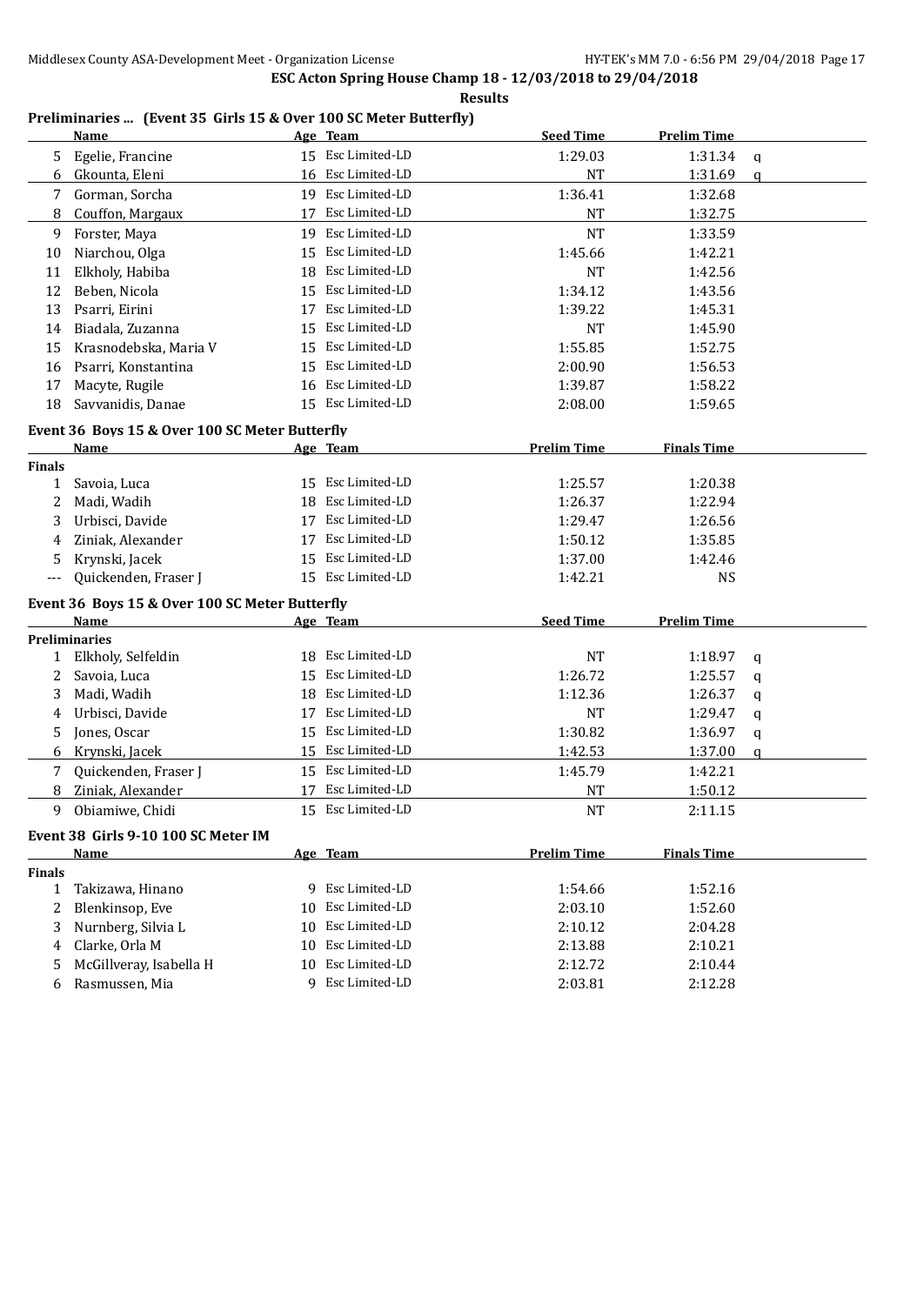**Results**

# **Event 38 Girls 9-10 100 SC Meter IM**

|               | <b>Name</b>                          |    | Age Team          | <b>Seed Time</b>   | <b>Prelim Time</b> |              |
|---------------|--------------------------------------|----|-------------------|--------------------|--------------------|--------------|
|               | <b>Preliminaries</b>                 |    |                   |                    |                    |              |
|               | 1 Crawford, Florence A               |    | 10 Esc Limited-LD | 1:49.69            | 1:44.47            | q            |
| 2             | Takizawa, Hinano                     | 9  | Esc Limited-LD    | 1:57.91            | 1:54.66            | $\mathbf q$  |
| 3             | Blenkinsop, Eve                      |    | 10 Esc Limited-LD | 2:13.19            | 2:03.10            | $\mathbf q$  |
| 4             | Rasmussen, Mia                       |    | 9 Esc Limited-LD  | 2:14.28            | 2:03.81            | $\mathbf q$  |
| 5             | Nurnberg, Silvia L                   | 10 | Esc Limited-LD    | 2:07.28            | 2:10.12            | $\mathbf q$  |
| 6             | McGillveray, Isabella H              | 10 | Esc Limited-LD    | 2:22.15            | 2:12.72            | $\mathbf{q}$ |
| 7             | Clarke, Orla M                       |    | 10 Esc Limited-LD | 2:36.22            | 2:13.88            |              |
| 8             | Afonso, Ndia C                       | 10 | Esc Limited-LD    | 2:40.41            | 2:14.28            |              |
| 9             | Elliott, Serena B                    |    | 10 Esc Limited-LD | 2:37.88            | 2:17.29            |              |
| 10            | Eakins, Isabelle                     | 9  | Esc Limited-LD    | <b>NT</b>          | 2:20.18            |              |
|               | Event 39 Boys 9-10 100 SC Meter IM   |    |                   |                    |                    |              |
|               | <b>Name</b>                          |    | Age Team          | <b>Prelim Time</b> | <b>Finals Time</b> |              |
| <b>Finals</b> |                                      |    |                   |                    |                    |              |
| $\mathbf{1}$  | Havranek, Joe R                      |    | 10 Esc Limited-LD | 1:41.59            | 1:41.57            |              |
| 2             | Bowden, Jake R                       | 10 | Esc Limited-LD    | 1:44.91            | 1:43.25            |              |
| 3             | Wakamatsu, Daigo                     | 9  | Esc Limited-LD    | 1:53.09            | 1:43.60            |              |
| 4             | Kato, Shinnosuke                     | 10 | Esc Limited-LD    | 1:53.72            | 1:49.34            |              |
| 5             | Savvanidis, Alexandros               | 10 | Esc Limited-LD    | 1:57.69            | 1:51.69            |              |
| 6             | Hamilton, Euan J                     | 10 | Esc Limited-LD    | 2:03.37            | 2:09.56            |              |
|               |                                      |    |                   |                    |                    |              |
|               | Event 39 Boys 9-10 100 SC Meter IM   |    |                   |                    |                    |              |
|               | Name<br><b>Preliminaries</b>         |    | Age Team          | <b>Seed Time</b>   | <b>Prelim Time</b> |              |
|               | 1 Havranek, Joe R                    | 10 | Esc Limited-LD    | 1:41.84            | 1:41.59            |              |
| 2             | Bowden, Jake R                       | 10 | Esc Limited-LD    | 1:48.63            | 1:44.91            | q<br>q       |
| 3             | Wakamatsu, Daigo                     | 9  | Esc Limited-LD    | 1:47.37            | 1:53.09            |              |
| 4             | Kato, Shinnosuke                     | 10 | Esc Limited-LD    | <b>NT</b>          | 1:53.72            | q            |
| 5.            | Savvanidis, Alexandros               | 10 | Esc Limited-LD    | 2:00.30            | 1:57.69            | q            |
|               | Hamilton, Euan J                     | 10 | Esc Limited-LD    | <b>NT</b>          | 2:03.37            | q            |
| 6             |                                      |    | 9 Esc Limited-LD  |                    |                    | a            |
| 7             | Griffiths, Barney W                  |    |                   | 2:26.69            | 2:27.36            |              |
|               | Event 40 Girls 11-12 100 SC Meter IM |    |                   |                    |                    |              |
|               | Name                                 |    | Age Team          | <b>Prelim Time</b> | <b>Finals Time</b> |              |
| <b>Finals</b> |                                      |    |                   |                    |                    |              |
|               | 1 Wakamatsu, Miyu                    |    | 12 Esc Limited-LD | 1:38.74            | 1:33.59            |              |
| 2             | Parkinson-Smith, Savannah            |    | 11 Esc Limited-LD | 1:46.97            | 1:40.81            |              |
|               | 3 Pollock, Flora J                   |    | 12 Esc Limited-LD | 1:49.00            | 1:41.56            |              |
| 4             | Yamasaki, Airi                       |    | 12 Esc Limited-LD | 1:47.07            | 1:43.12            |              |
| 5.            | Pritchard, Lily M                    |    | 11 Esc Limited-LD | 1:49.97            | 1:48.56            |              |
| 6             | Yoneda, Yuka                         |    | 11 Esc Limited-LD | 1:50.71            | 1:49.16            |              |
|               | Event 40 Girls 11-12 100 SC Meter IM |    |                   |                    |                    |              |
|               | Name                                 |    | Age Team          | <b>Seed Time</b>   | <b>Prelim Time</b> |              |
|               | <b>Preliminaries</b>                 |    |                   |                    |                    |              |
|               | 1 Wakamatsu, Miyu                    |    | 12 Esc Limited-LD | 1:34.59            | 1:38.74            | q            |
| 2             | Parkinson-Smith, Savannah            |    | 11 Esc Limited-LD | NT                 | 1:46.97            | q            |
| 3             | Yamasaki, Airi                       |    | 12 Esc Limited-LD | 1:55.06            | 1:47.07            | q            |
| 4             | Pollock, Flora J                     |    | 12 Esc Limited-LD | 1:44.78            | 1:49.00            | q            |
| 5.            | Pritchard, Lily M                    |    | 11 Esc Limited-LD | NT                 | 1:49.97            | q            |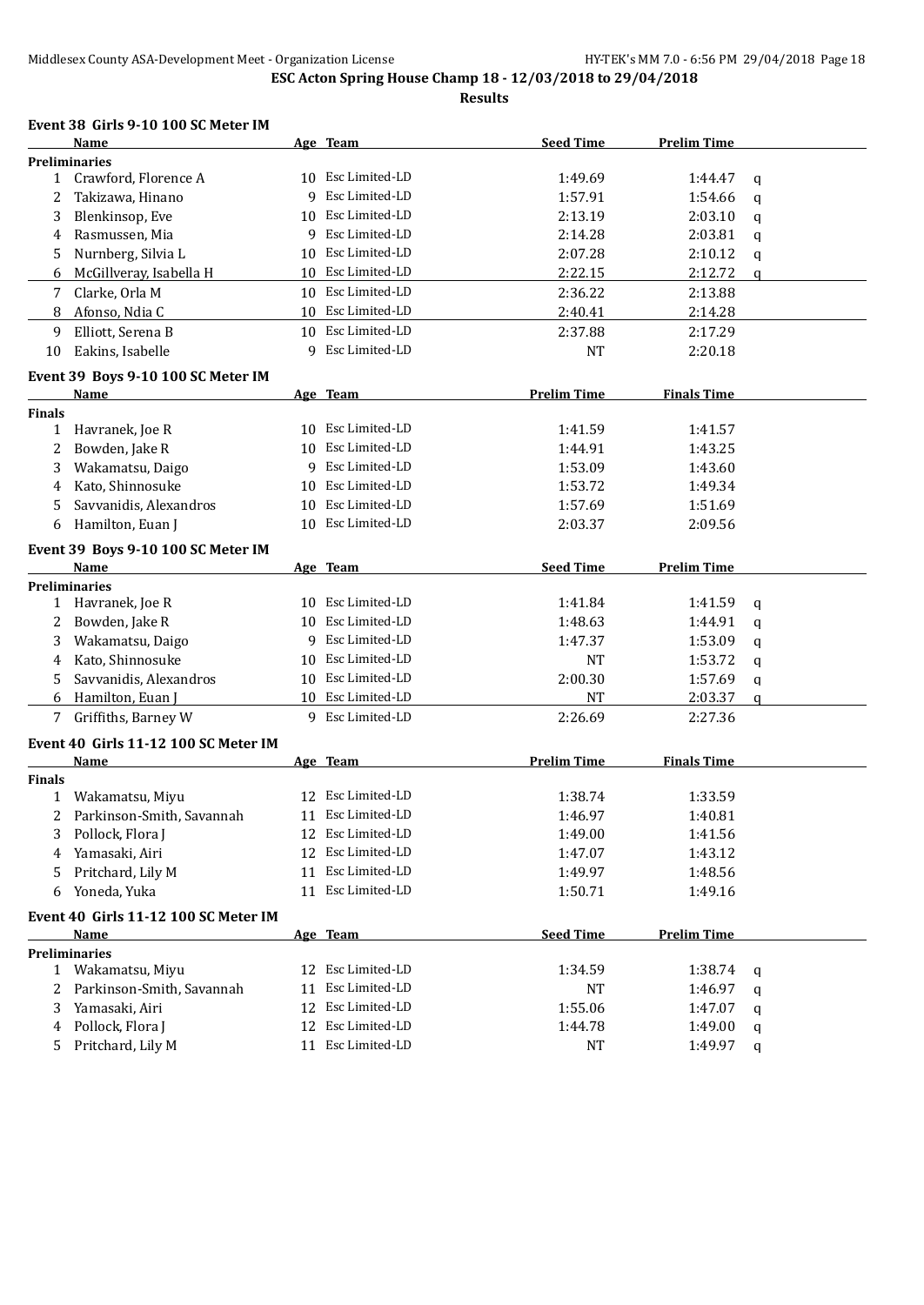#### **Preliminaries ... (Event 40 Girls 11-12 100 SC Meter IM)**

|                    | <b>Name</b>                                 |    | Age Team          | <b>Seed Time</b>   | <b>Prelim Time</b> |              |
|--------------------|---------------------------------------------|----|-------------------|--------------------|--------------------|--------------|
|                    | 6 Yoneda, Yuka                              |    | 11 Esc Limited-LD | NT                 | 1:50.71            | $\mathbf{q}$ |
| 7                  | Rotko, Sophia                               |    | 11 Esc Limited-LD | 1:55.94            | 1:52.97            |              |
| 8                  | Keating, Ciara                              |    | 11 Esc Limited-LD | 1:51.45            | 1:53.88            |              |
| 9                  | Elliott, Maddie R                           |    | 11 Esc Limited-LD | 2:06.10            | 1:54.09            |              |
| 10                 | Hunter, Lilly-Mae L                         | 12 | Esc Limited-LD    | 2:04.68            | 1:56.87            |              |
| 11                 | Grant, Myriam                               | 11 | Esc Limited-LD    | 2:05.22            | 1:59.78            |              |
| 12                 | Gaspar, Tamzin                              | 12 | Esc Limited-LD    | NT                 | 1:59.91            |              |
| 13                 | Malley, Ilayda L                            | 12 | Esc Limited-LD    | 2:06.97            | 2:01.35            |              |
| 14                 | Quickenden, Eloise G                        | 12 | Esc Limited-LD    | 1:58.00            | 2:02.85            |              |
| 15                 | Grewal, Ambar                               |    | 12 Esc Limited-LD | NT                 | 2:04.71            |              |
| 16                 | Matsuno, Riko                               |    | 12 Esc Limited-LD | NT                 | 2:05.15            |              |
| 17                 | Wood, Ruby L                                |    | 11 Esc Limited-LD | 2:19.90            | 2:06.50            |              |
| 18                 | Druc, Anna                                  |    | 12 Esc Limited-LD | NT                 | 2:07.47            |              |
| 19                 | Mehmedbasic, Luna                           |    | 12 Esc Limited-LD | 2:06.91            | 2:08.59            |              |
| 20                 | Gibney, Lile Marie M                        |    | 12 Esc Limited-LD | 2:22.93            | 2:12.50            |              |
| 21                 | Ashworth, Rachel                            | 11 | Esc Limited-LD    | 2:18.97            | 2:13.22            |              |
| 22                 | Wiseman, Amaia                              |    | 12 Esc Limited-LD | 2:25.03            | 2:22.37            |              |
|                    | Event 41 Boys 11-12 100 SC Meter IM         |    |                   |                    |                    |              |
|                    | Name                                        |    | Age Team          | <b>Prelim Time</b> | <b>Finals Time</b> |              |
| <b>Finals</b>      |                                             |    |                   |                    |                    |              |
| 1                  | Bielak, Max P                               |    | 12 Esc Limited-LD | 1:39.60            | 1:42.91            |              |
| 2                  | Tikhonov, Lev                               |    | 12 Esc Limited-LD | 1:49.10            | 1:51.41            |              |
| 3                  | Beshay, Antony F                            | 11 | Esc Limited-LD    | 1:57.35            | 1:51.83            |              |
| 4                  | Leaviss, Stanley                            |    | 12 Esc Limited-LD | 2:00.19            | 1:54.69            |              |
| 5                  | Irimia, Cosmin                              | 12 | Esc Limited-LD    | 2:08.69            | 2:02.50            |              |
| 6                  | Bialek, Kacper                              |    | 12 Esc Limited-LD | 2:08.81            | 2:04.53            |              |
|                    |                                             |    |                   |                    |                    |              |
|                    | Event 41 Boys 11-12 100 SC Meter IM<br>Name |    | Age Team          | <b>Seed Time</b>   | <b>Prelim Time</b> |              |
|                    | <b>Preliminaries</b>                        |    |                   |                    |                    |              |
| $\mathbf{1}$       | Bielak, Max P                               |    | 12 Esc Limited-LD | 1:38.85            | 1:39.60            | q            |
| 2                  | Tikhonov, Lev                               | 12 | Esc Limited-LD    | 1:55.80            | 1:49.10            | q            |
| 3                  | Beshay, Antony F                            | 11 | Esc Limited-LD    | 2:01.69            | 1:57.35            | q            |
| 4                  | Bhatia, Sai                                 |    | 12 Esc Limited-LD | 2:06.50            | 1:58.21            | q            |
| 5                  | Leaviss, Stanley                            |    | 12 Esc Limited-LD | NT                 | 2:00.19            | q            |
| 6                  | Irimia, Cosmin                              |    | 12 Esc Limited-LD | NT                 | 2:08.69            | q            |
|                    | 7 Bialek, Kacper                            |    | 12 Esc Limited-LD | <b>NT</b>          | 2:08.81            |              |
| 8                  | Carroll-Waine, Henry R                      |    | 12 Esc Limited-LD | 2:12.31            | 2:11.22            |              |
| 9                  | Eakins, Alex                                |    | 11 Esc Limited-LD | NT                 | 2:16.59            |              |
|                    |                                             |    |                   |                    |                    |              |
|                    | Event 42 Girls 13-14 100 SC Meter IM        |    |                   |                    |                    |              |
|                    | <b>Name</b>                                 |    | Age Team          | <b>Prelim Time</b> | <b>Finals Time</b> |              |
| <b>Finals</b><br>1 | Beetham, Gwen                               |    | 14 Esc Limited-LD | 1:27.97            | 1:23.37            |              |
| 2                  | Couffon, Anya                               |    | 14 Esc Limited-LD |                    | 1:30.69            |              |
| 3                  | Kynaston, Eva L                             |    | 14 Esc Limited-LD | 1:39.97<br>1:39.78 | 1:39.87            |              |
|                    |                                             | 13 | Esc Limited-LD    |                    | 1:40.32            |              |
| 4                  | Bryce, Molly E                              |    | 13 Esc Limited-LD | 1:43.44            | 1:45.13            |              |
| 5                  | Benderdouche, Sara<br>Nurnberg, Elena S     |    | 13 Esc Limited-LD | 1:54.50<br>1:52.88 | 1:50.03            |              |
| 6                  |                                             |    |                   |                    |                    |              |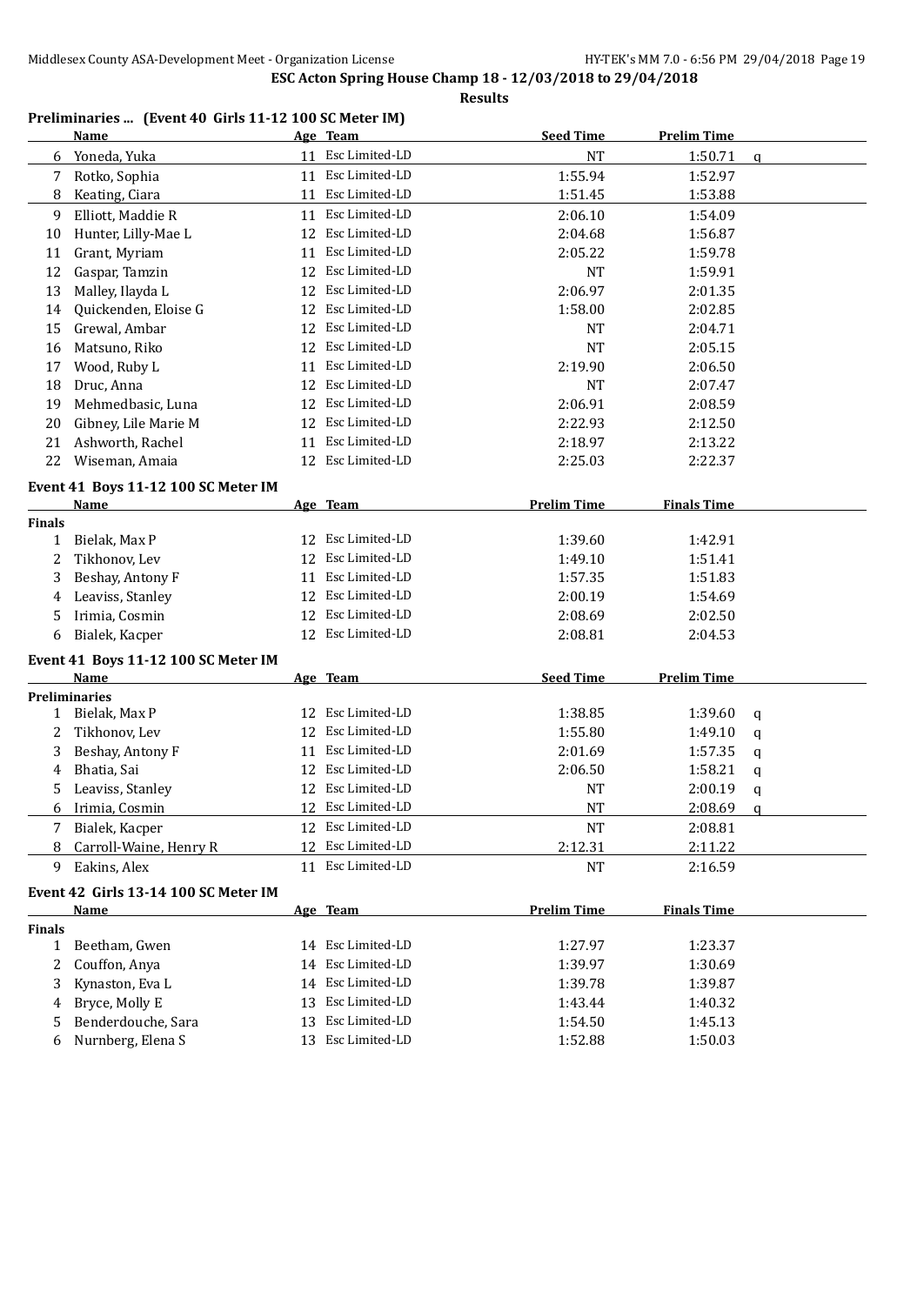**Results**

#### **Event 42 Girls 13-14 100 SC Meter IM**

|                | <b>Name</b>                              |    | Age Team          | <b>Seed Time</b>   | <b>Prelim Time</b> |              |
|----------------|------------------------------------------|----|-------------------|--------------------|--------------------|--------------|
|                | <b>Preliminaries</b>                     |    |                   |                    |                    |              |
| $\mathbf{1}$   | Beetham, Gwen                            |    | 14 Esc Limited-LD | 1:31.97            | 1:27.97            | $\mathbf q$  |
| 2              | Bowden, Ellie S                          |    | 13 Esc Limited-LD | 1:33.01            | 1:34.44            | q            |
| 3              | Kynaston, Eva L                          |    | 14 Esc Limited-LD | 1:44.05            | 1:39.78            | q            |
| 4              | Couffon, Anya                            |    | 14 Esc Limited-LD | <b>NT</b>          | 1:39.97            | $\mathsf{q}$ |
| 5              | McDonagh, Milly G                        |    | 13 Esc Limited-LD | 1:49.87            | 1:43.12            | q            |
| 6              | Bryce, Molly E                           |    | 13 Esc Limited-LD | 1:41.76            | 1:43.44            | q            |
| 7              | Fackney, Hanna R                         |    | 13 Esc Limited-LD | 1:49.00            | 1:45.18            |              |
| 8              | Nurnberg, Elena S                        |    | 13 Esc Limited-LD | 1:52.75            | 1:52.88            |              |
| 9              | Benderdouche, Sara                       |    | 13 Esc Limited-LD | 1:55.31            | 1:54.50            |              |
| 10             | Macyte, Esmile M                         |    | 13 Esc Limited-LD | 1:48.16            | 1:54.75            |              |
| 11             | Warrillow, Isabella F                    | 13 | Esc Limited-LD    | 2:13.12            | 1:58.50            |              |
| 12             | Woldehiwot, Salem                        | 13 | Esc Limited-LD    | <b>NT</b>          | 2:09.75            |              |
|                | Event 45 Boys 13-14 100 SC Meter IM      |    |                   |                    |                    |              |
|                | <b>Name</b>                              |    | Age Team          | <b>Prelim Time</b> | <b>Finals Time</b> |              |
| <b>Finals</b>  |                                          |    |                   |                    |                    |              |
| 1              | Stojsavljevic, Savo                      |    | 14 Esc Limited-LD | 1:30.19            | 1:27.56            |              |
| 2              | Decimavilla, Iker                        |    | 14 Esc Limited-LD | 1:26.12            | 1:30.63            |              |
| 3              | Mehmedbasic, Deni                        | 13 | Esc Limited-LD    | 1:32.68            | 1:35.53            |              |
| 4              | Rasmussen, Lucas                         | 13 | Esc Limited-LD    | 1:40.25            | 1:41.97            |              |
| 5              | Verroiotis, Panos                        | 13 | Esc Limited-LD    | 1:43.07            | 1:44.31            |              |
| $\overline{a}$ | Bouchenaf, Adam                          |    | 14 Esc Limited-LD | 1:26.72            | <b>NS</b>          |              |
|                | Event 45 Boys 13-14 100 SC Meter IM      |    |                   |                    |                    |              |
|                | <b>Name</b>                              |    | Age Team          | <b>Seed Time</b>   | <b>Prelim Time</b> |              |
|                | <b>Preliminaries</b>                     |    |                   |                    |                    |              |
| $\mathbf{1}$   | Savvanidis, Philippos                    |    | 14 Esc Limited-LD | <b>NT</b>          | 1:24.58            | q            |
| 2              | Decimavilla, Iker                        |    | 14 Esc Limited-LD | <b>NT</b>          | 1:26.12            | q            |
| 3              | Bouchenaf, Adam                          |    | 14 Esc Limited-LD | 1:31.56            | 1:26.72            | q            |
| 4              | Stojsavljevic, Savo                      |    | 14 Esc Limited-LD | 1:59.50            | 1:30.19            | $\mathbf q$  |
| 5              | Mehmedbasic, Deni                        |    | 13 Esc Limited-LD | 1:34.13            | 1:32.68            | q            |
| 6              | Rasmussen, Lucas                         |    | 13 Esc Limited-LD | 1:40.62            | 1:40.25            | $\mathsf{q}$ |
| 7              | Weston Rumley, Sid                       |    | 13 Esc Limited-LD | <b>NT</b>          | 1:41.21            |              |
| 8              | Verroiotis, Panos                        |    | 13 Esc Limited-LD | 1:47.47            | 1:43.07            |              |
| 9              | Krasnodebski, Adam                       |    | 13 Esc Limited-LD | 1:41.44            | 1:45.75            |              |
| 10             | Demetre, Max                             | 13 | Esc Limited-LD    | 1:42.97            | 1:54.72            |              |
| $---$          | Macaraig, Ervin                          | 13 | Esc Limited-LD    | 2:10.47            | <b>NS</b>          |              |
|                | Event 46 Girls 15 & Over 100 SC Meter IM |    |                   |                    |                    |              |
|                | Name                                     |    | Age Team          | <b>Prelim Time</b> | <b>Finals Time</b> |              |

|               | Name                |     | <u>дее теаш</u>   | гтении гипе | гинатын типе |  |
|---------------|---------------------|-----|-------------------|-------------|--------------|--|
| <b>Finals</b> |                     |     |                   |             |              |  |
|               | 1 Krynska, Agatka   |     | 18 Esc Limited-LD | 1:22.88     | 1:18.69      |  |
|               | 2 Bryce, Emily      | 17  | Esc Limited-LD    | 1:25.91     | 1:21.62      |  |
|               | 3 Streltsova, Sofia |     | 15 Esc Limited-LD | 1:26.10     | 1:25.32      |  |
|               | 4 Biadala, Zuzanna  |     | 15 Esc Limited-LD | 1:30.16     | 1:25.87      |  |
|               | 5 Soliman, Sara     | 17  | Esc Limited-LD    | 1:31.33     | 1:30.93      |  |
|               | 6 Gorman, Sorcha    | 19. | Esc Limited-LD    | 1:32.53     | 1:33.16      |  |